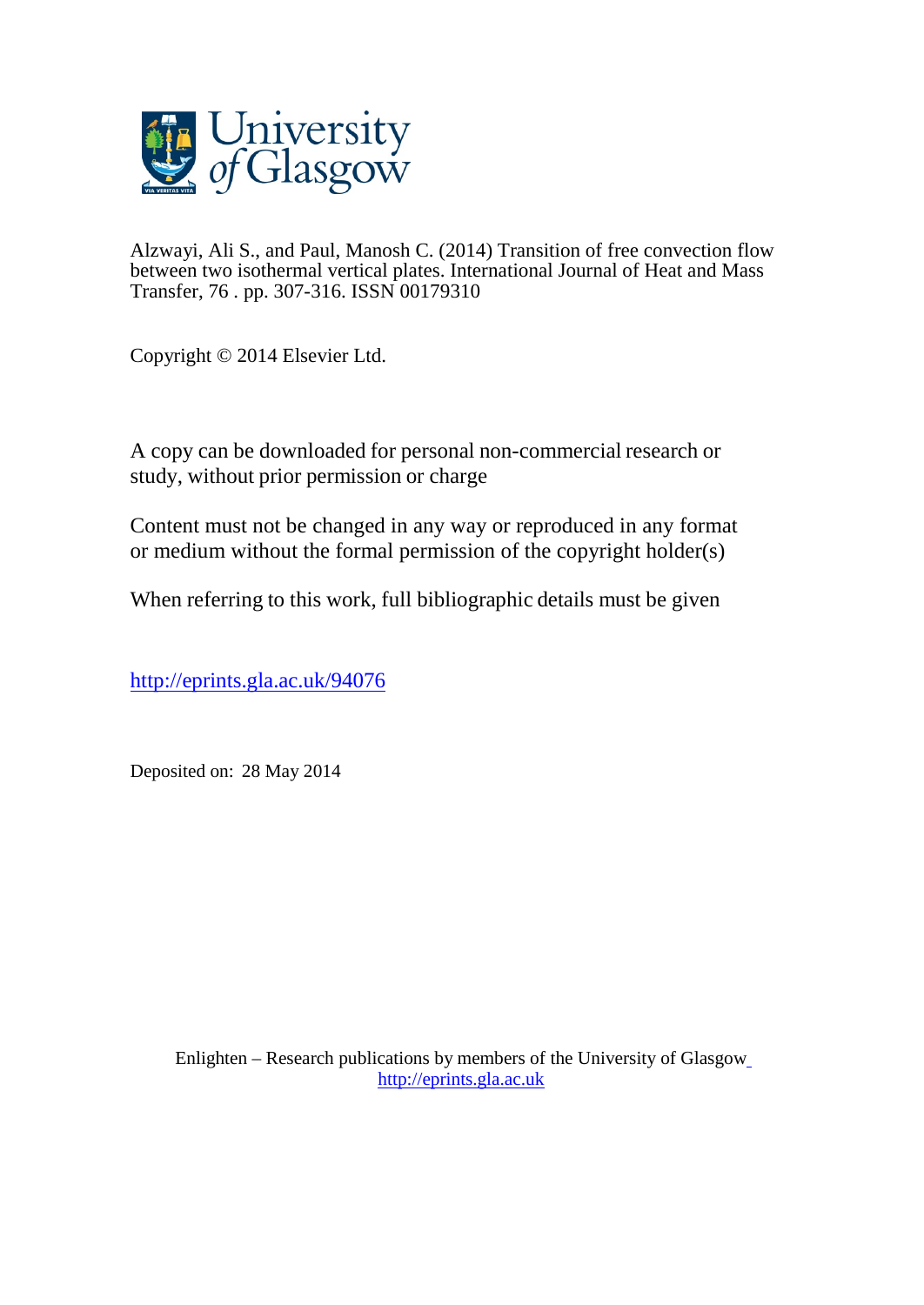#### **TRANSITION OF FREE CONVECTION FLOW BETWEEN TWO ISOTHERMAL VERTICAL PLATES**

#### **Ali S. Alzwayi and Manosh C. Paul§**

Systems, Power & Energy Research Division, School of Engineering, University of Glasgow, Glasgow G12 8QQ, UK §Corresponding author: Email: Manosh.Paul@glasgow.ac.uk, Tel: +44(0)141 330 8466, Fax: +44(0)141 330 4343

#### **Abstract**

Numerical simulations are performed to study the transition of the development of thermal boundary layer of air along isothermal heated plates in a large channel. In particular, the aim is to investigate the effects of the channel width on the transition of the flow under various plate temperatures. Realizable *k-ε* turbulence model with an enhanced wall function is employed to obtain the numerical simulations of flow and thermal fields in the channel. The channel width is varied from 0.04 m to 0.45 m and the numerical results of the maximum values of flow velocity, turbulent kinetic energy are recorded along the flow to examine the critical distance of the developing flow. Effects on the transition of the two different types of wall boundary conditions, isothermal and adiabatic, applied to the channel are also examined. The results particularly indicate that the flow transition in the isothermal cases takes later than that in the adiabatic cases.

Keywords: Free convection, Boundary layer, Laminar flow, Transition, Turbulent flow.

#### **NOMENCLATURE**

| $\boldsymbol{b}$ | channel width                                                                    |
|------------------|----------------------------------------------------------------------------------|
|                  |                                                                                  |
| $C_p$            | air specific heat capacity                                                       |
| g                | gravitational acceleration                                                       |
| Gr               | Grashof number = $g\beta(T_p - T_a)y^3/v^2$                                      |
| h                | heat transfer coefficient = $qp/(Tp - Ta)$                                       |
| k                | kinetic energy of turbulence                                                     |
| L                | channel height                                                                   |
| Nu               | average of Nusselt number $= h b / \kappa$                                       |
| $n_y$ , $n_x$    | number of nodes in the $y$ and $x$ directions respectively                       |
| $\boldsymbol{p}$ | pressure                                                                         |
| Pr               | Prandtl number                                                                   |
| $q_p$            | heat flux of the plate = $\int \frac{\partial T}{\partial x}\Big _{x=\alpha} dy$ |
| T                | temperature                                                                      |
| u, v             | velocity components in the $x$ and $y$ directions respectively                   |
| x, y             | Cartesian coordinates                                                            |

#### **Greek Symbols**

| $\beta$ |  | thermal expansion coefficient |
|---------|--|-------------------------------|
|         |  |                               |

*Г* exchange coefficient for general transport defined as *µ/Pr*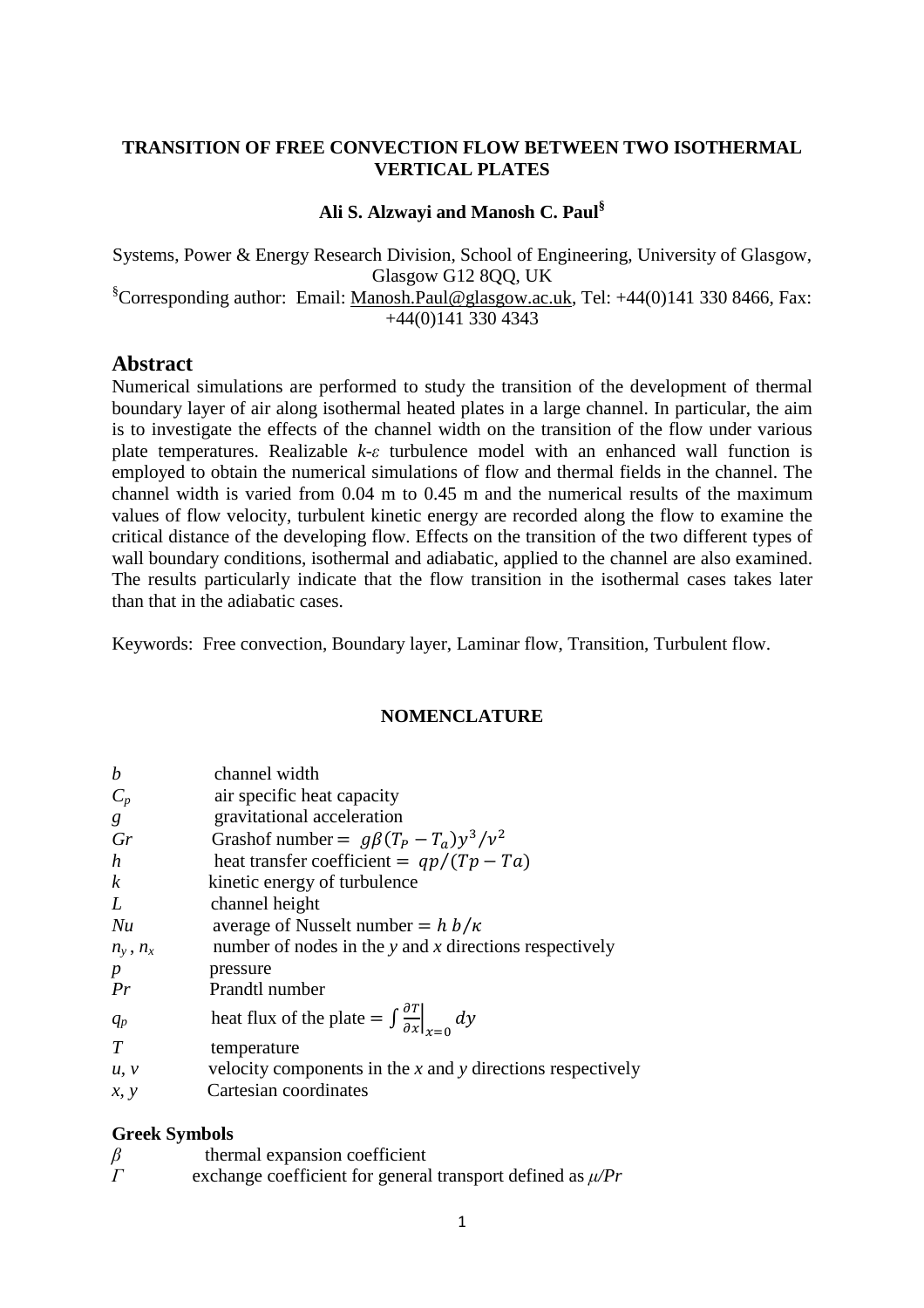| $\rho$        | density                                      |
|---------------|----------------------------------------------|
| $\mathcal{V}$ | kinematic viscosity                          |
| $\varepsilon$ | dissipation rate of turbulent kinetic energy |
| $\mu$         | dynamic viscosity coefficient                |
| $\mu_t$       | turbulent molecular viscosity                |
| $\sigma_t$    | turbulent Prandtl number                     |
| $\kappa$      | thermal conductivity                         |
|               |                                              |

#### **Subscripts**

| a                | air      |
|------------------|----------|
| $\boldsymbol{P}$ | plate    |
| C                | critical |

### **1. Introduction**

Over the recent years, more attention has been given to the natural convection as it naturally occurs in environment systems. Moreover, most practical and economical methods for developing a heating or cooling system use natural convection which is induced by buoyance forces with density gradient established thermally.

In 1942 the first experimental work on the buoyancy driven convection flow in a parallel walled vertical channel was done by Elenbaas [1] using air as a test fluid. Results were presented for a set of inclination angles of the plate varying from 0˚ to 90˚, and particular attention was given to the prediction of heat transfer coefficient. A good agreement was obtained between the theoretical and experimental data. One of his key findings was that the solution on the single plate would have to be approached for large plate spacing. Bodia and Osterle [2] later performed the first numerical simulation of buoyancy induced flow developing on a vertical channel. The governing equations were expressed in finite difference form and the walls were treated as isothermal. The air flow velocity and heat transfer coefficient were provided and validated with those of the theoretical and experimental data of Elenbaas [1]. Later, the numerical techniques of Bodia and Osterle [2] were widely used by many researchers to solve the free convection in vertical channel with different boundary and operating conditions, e.g. see the work presented in Miyatake and Fujii [3], Aung et al. [4] and Oosthuzien [5].

Streamwise development of the turbulent free convection flow between two vertical plates was experimentally investigated by Miyamoto et al. [6] and Katoh et al. [7]. The test fluid in this case was also air and different width of the channel was examined. In Miyamoto et al. [6] the channel was installed at various height from floor, e.g. 10, 90, 170 and 465 mm. The experimental data demonstrated that the heat transfer coefficients in the vertical heated plate of over 2 m long are almost independent to the height of the channel when it is positioned 10 mm above the floor. While, in Katoh et al. [7] a bell mouth was installed at the bottom of the channel, and for the heat transfer the comparison between the channel with a bell mouth and without it was done. The results showed that the heat transfer becomes smaller in the two cases.

Two-dimensional numerical simulations of turbulent natural convection in a heated channel were performed by Said et al. [8] and Badr et al. [9]. The governing equations were solved by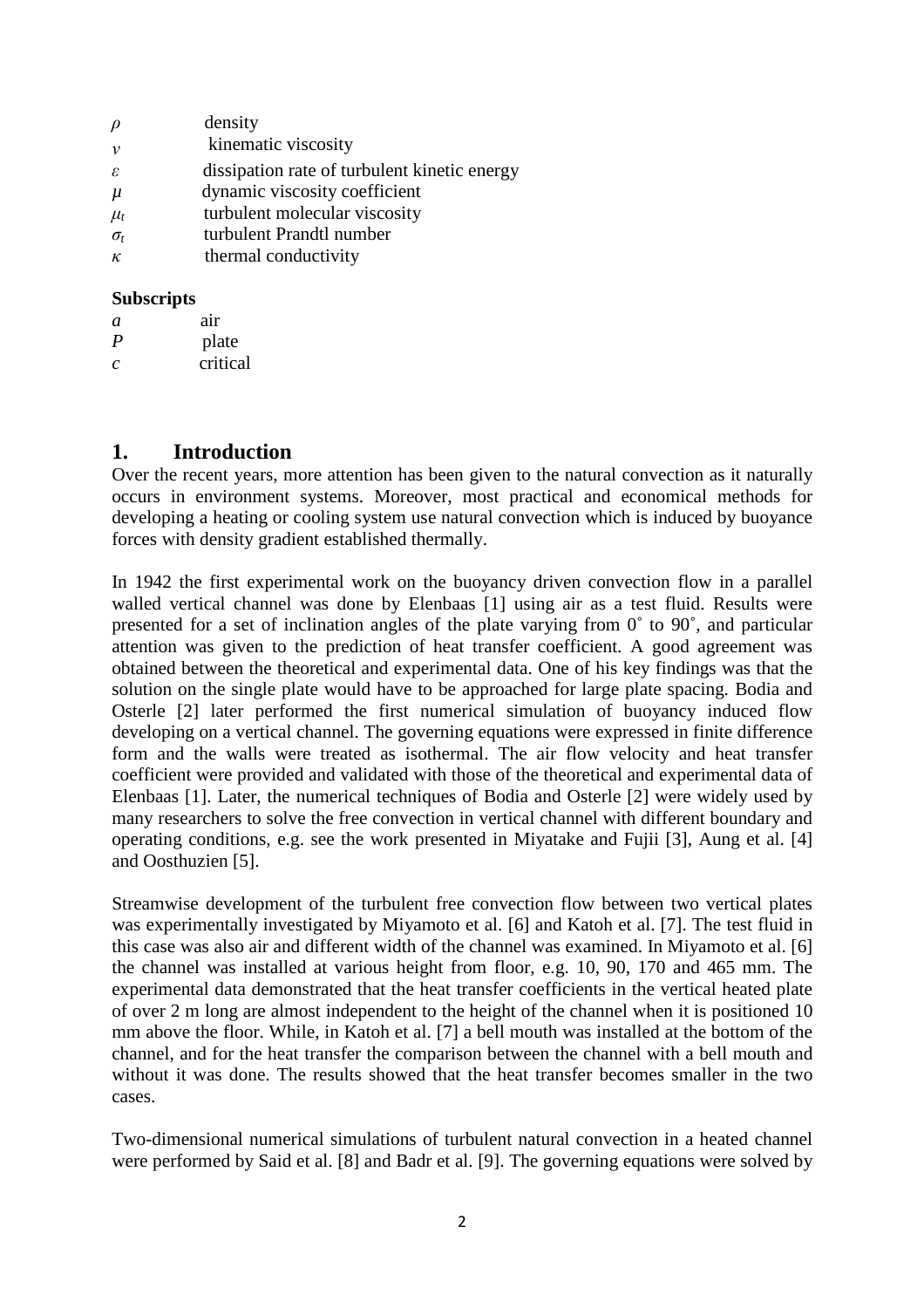the finite volume discretisation method by assuming all the thermal properties of the air to be constant, except the density which was solved by the Boussinesq approximation.

In another recent study, thermal efficiency of flow in a vertical chimney (open ended channel) has experimentally been investigated by Burek and Habeb [10]. From the experimental data some correlations have been obtained to calculate the mass flow rate of air as well as temperature. The major finding has been that the mass flow rate is affected by both the channel depth and heat input to the system with the thermal efficiency remaining unaffected by the depth of the channel. Taofeek et al. [11], on the other hand, have used a Particle Image Velocimetry method to record turbulent characteristics of free convection in a channel with anti-symmetric heating. The data has been provided for two values of Rayleigh number,  $1\times10^8$  and  $2\times10^8$ . The results indicated that the distributions of the velocity and temperature of the flow in this experimental model of the vertical channel are similar to those in a closed cavity. And, with increasing the Rayleigh number by 50%, the location of peak velocity moves close to the surface wall, which has close agreement with data recorded in a closed cavity.

As seen, all these experimental or numerical studies mainly focused on the investigation of the behaviour and characteristics of free convection flow inside a channel under different boundary and operating conditions. And most of them were carried out either on laminar or turbulent flow and hence neglected transition. But most recently Alzwayi and Paul [12] and Alzwayi and Paul [13] provided numerical results on the flow transition inside a channel where one of the heated plates in the channel was kept isothermal and the other one, placed opposite to it, was adiabatic. However, very little is known about the transition stage in a vertical channel when the two heated plates are kept under an isothermal condition. Moreover, when free convection occurs relatively in a large scale, little reliable information can be obtained from an experimental / laboratory based experiment, and in some cases undertaking various experimental tests e.g. with varying the channel width and operating as well boundary conditions may be difficult and a costly process. The key objective of this work is therefore to perform a series of numerical examination to investigate the natural convection flow developing between two isothermal plates and then examine the transition of this flow with a particular attention paid to the interaction which will occur between the thermal boundary layers separating from each heated plate. Furthermore, effects on the transition stage occurring between the two-flow conditions of a channel (isothermal and adiabatic) are also investigated.

### **2. Model Geometry**

The channel is formed by two vertical plates with length *L*, and the distance separating them is denoted by *b*. Both the plates (left and right) are kept at an isothermal condition. The numerical simulations are considered to be two-dimensional, incompressible, Newtonian, free-convection and steady state. The air with a Prandtl number of 0.7 is chosen to be the test fluid. The model geometry along with the Cartesian coordinate system is shown Figure 1 which has the same schematic drawing as in Alzwayi and Paul [12].

## **3. Mathematical Formulation**

## **3.1. Governing Equation**

The conservation equations of mass, momentum and energy for a two-dimensional incompressible fluid flow are respectively written in the following forms: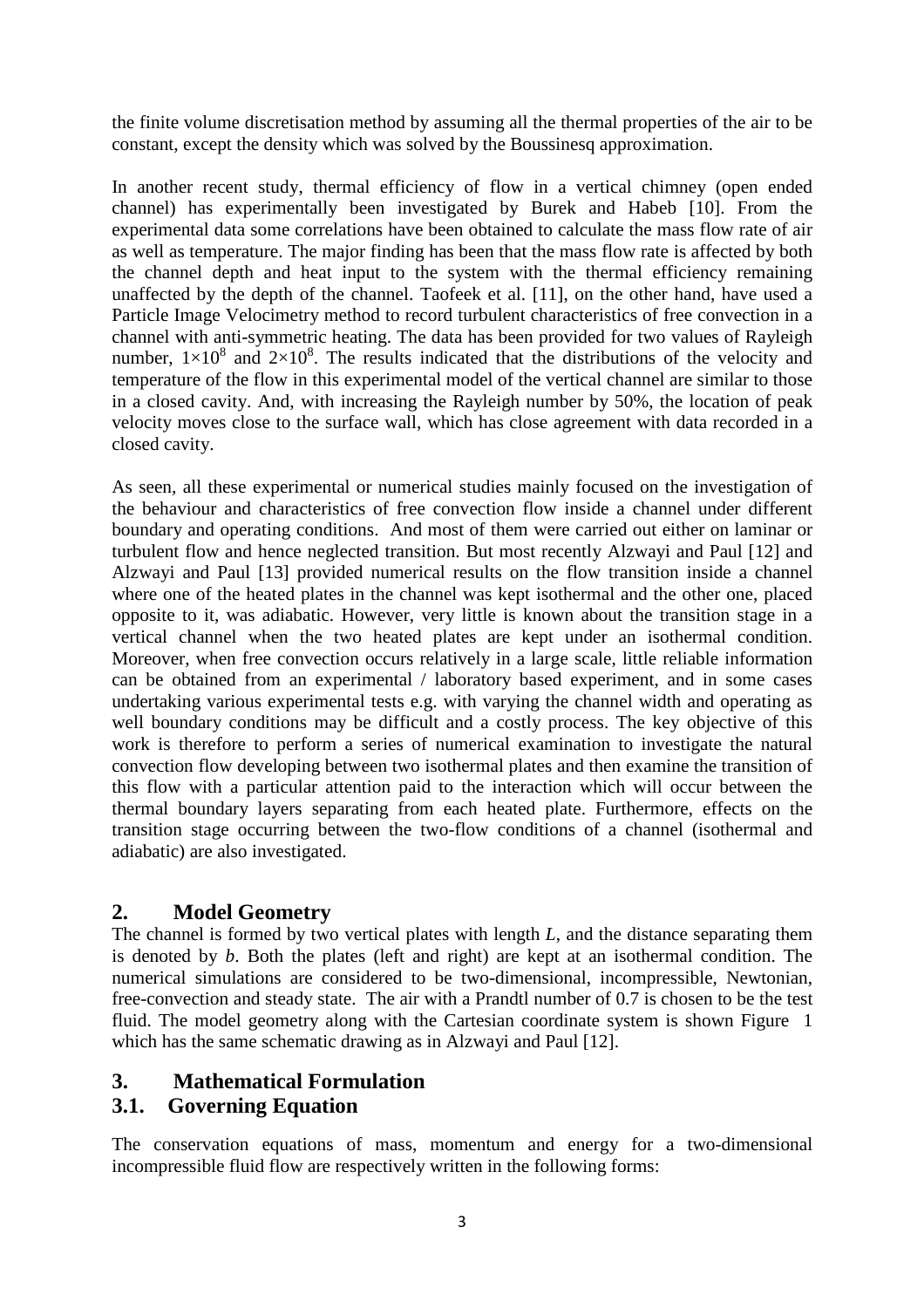$$
\frac{\partial(\rho u)}{\partial x} + \frac{\partial(\rho v)}{\partial y} = 0 \tag{1}
$$

$$
\frac{\partial(\rho uu)}{\partial x} + \frac{\partial(\rho uv)}{\partial y} = -\frac{\partial P}{\partial x} + \frac{\partial}{\partial x} \left( \mu \frac{\partial u}{\partial x} \right) + \frac{\partial}{\partial y} \left( \mu \frac{\partial u}{\partial y} \right),\tag{2}
$$

$$
\frac{\partial(\rho vu)}{\partial x} + \frac{\partial(\rho vv)}{\partial y} = -\frac{\partial P}{\partial y} + \frac{\partial}{\partial x} \left( \mu \frac{\partial v}{\partial x} \right) + \frac{\partial}{\partial y} \left( \mu \frac{\partial v}{\partial y} \right) + g \left( \rho - \rho_0 \right),
$$
\n(3)

$$
\frac{\partial(\rho u T)}{\partial x} + \frac{\partial(\rho v T)}{\partial y} = \frac{\partial}{\partial x} \left( \Gamma \frac{\partial T}{\partial x} \right) + \frac{\partial}{\partial y} \left( \Gamma \frac{\partial T}{\partial y} \right). \tag{4}
$$

These equations are solved directly (subject to the boundary conditions described below) for the natural convection flow in laminar region, while in turbulent region both the *Γ* and *µ* terms are replaced by their effective values defined by  $\mu_{eff} = \mu + \mu_t$  and  $\Gamma_{eff} = \mu/Pr + \mu_t/\sigma_t$ respectively.

In the recent study, Alzwayi and Paul  $[12]$  have examined that the Realizable  $k$ - $\epsilon$  turbulent model of Shih et al. [14] performs best in predicting the transition of the free convection flow over a vertical channel, compared to the other two well-known models such as the standard and RNG  $k-\varepsilon$  models. Therefore, this model is particularly chosen in the present study to determine the turbulent viscosity  $\mu_t$  which depends on the turbulent dissipations energy,  $\varepsilon$ , and the turbulent kinetic energy,  $k$ . The turbulent viscosity  $\mu_t$ , also known as the eddy viscosity of turbulent flow, depends on the mean flow rate of the deformation from the Boussinesq theory. A time averaging is carried out to the above governing equations  $(1) - (4)$ to obtain the Reynolds averaged Navier-Stokes (RANS) equations which are solved by using the Realizable  $k$ - $\varepsilon$  model. However, these equations contain unknown Reynolds stresses which are expressed as the deformation of the mean flow quantises, for example, for the momentum equations these can be written as  $\tau_{ij} = -\rho \overline{u'_i u'_j} = \mu_t \left( \frac{\partial u_i}{\partial x_i} \right)$  $\frac{\partial u_i}{\partial x_j} + \frac{\partial u_j}{\partial x_i}$  $\left(\frac{\partial u_j}{\partial x_i}\right)$ , where,  $\tau_{ij}$  are the shear stresses,  $u'$  is the velocity fluctuation in the turbulent flow. The  $k$  and  $\varepsilon$  equations for the Realizable model [14] are written as

$$
\frac{\partial(\rho u k)}{\partial x} + \frac{\partial(\rho v k)}{\partial y} = \left[ \left( \mu + \frac{\mu_t}{\sigma_k} \right) \frac{\partial k}{\partial x} \right] + \frac{\partial}{\partial y} \left[ \left( \mu + \frac{\mu_t}{\sigma_k} \right) \frac{\partial k}{\partial y} \right] + G_k + G_b - \rho \varepsilon \tag{5}
$$

$$
\frac{\partial(\rho u \varepsilon)}{\partial x} + \frac{\partial(\rho v \varepsilon)}{\partial y} = \frac{\partial}{\partial x} \left[ \left( \mu + \frac{\mu_t}{\sigma_{\varepsilon}} \right) \frac{\partial \varepsilon}{\partial x} \right] + \frac{\partial}{\partial y} \left[ \left( \mu + \frac{\mu_t}{\sigma_{\varepsilon}} \right) \frac{\partial \varepsilon}{\partial y} \right] + \rho C_1 S_{\varepsilon} - \rho C_2 \frac{\varepsilon^2}{\varepsilon + \sqrt{v \varepsilon}} + G_{1\varepsilon} \frac{\varepsilon}{k} C_{3\varepsilon} G_b \tag{6}
$$

where,  $C_1 = \max[0.43, \eta/(\eta + 5)]$  and  $\eta = Sk/\varepsilon$ . The eddy viscosity is then computed by  $\mu_t = \frac{\rho k^2}{\varepsilon}$  $\frac{k^2}{\varepsilon} \Big( A_0 + A_S \frac{k U^*}{\varepsilon} \Big)$  $\frac{\epsilon}{\varepsilon}$ <sup>-1</sup> with  $A_0 = 4.04$  and  $A_s = \sqrt{(6\cos\phi)}$  where  $\phi = 1/3\cos^{-1}(\sqrt{6}W)$ . The formulation of  $\hat{U}^*$  and *W* depend on the angular velocity [14], and  $G_k$  and  $G_b$  reflect the rate and generation of the turbulent kinetic energy respectively and determined by

$$
G_k = \mu_t \left( \frac{\partial u_i}{\partial x_j} + \frac{\partial u_j}{\partial x_i} \right) \frac{\partial u_i}{\partial x_j} - \frac{2}{3} \rho k \delta_{i,j} \frac{\partial u_i}{\partial x_j}, \qquad G_b = g_i \beta \frac{\mu_t}{\sigma_t} \frac{\partial T}{\partial x_j}
$$

where  $g_i$  is the gravitational vector acting in the direction *j*,  $\beta$  is the thermal expansion coefficient of air defined as  $\beta = -\frac{1}{\rho} \left( \frac{\partial \rho}{\partial \tau} \right)_{p_{constant}}$ . The model constants used in the simulations are  $C_{1\epsilon} = 1.44$ ,  $C_2 = 1.9$ ,  $C_{3\epsilon} = 1.0$ ,  $\sigma_k = 1.0$  and  $\sigma_{\epsilon} = 1.2$  [14].

#### **3.2. Boundary Conditions**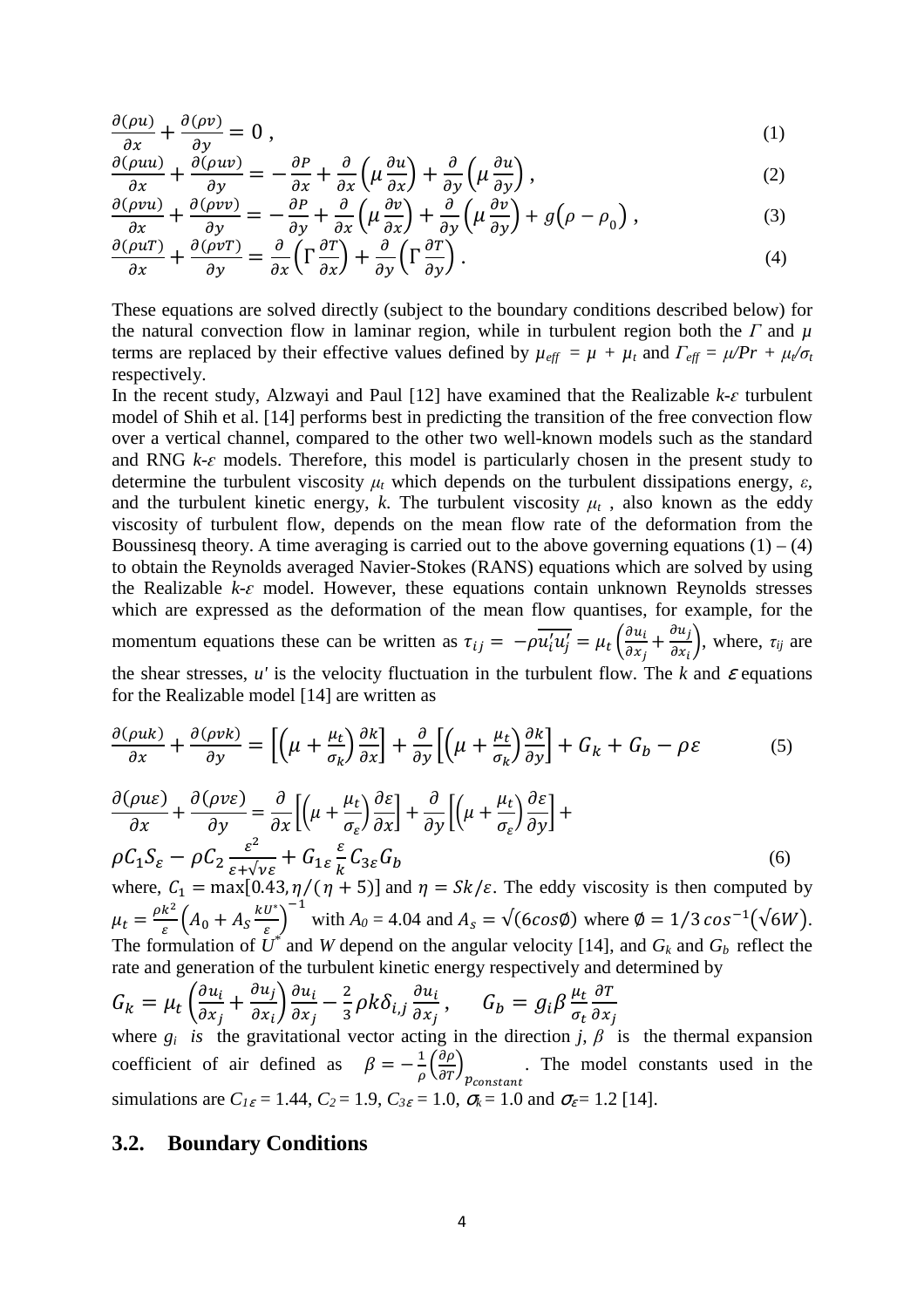No slip boundary condition is imposed on the velocity components at the both walls for which we set  $u_i = 0$ . The temperature  $(Tp)$  of the heated plate situated on the left hand side of the channel will be fixed to 70°C, while the temperature of the plate opposite to it will be varied according to the boundary condition described in equation (8). Moreover, the air / ambient temperature  $(T_a)$  will be fixed to 15<sup>o</sup>C.

|  | $T = Tp$ , for $0 \le y \le L$ , $x = 0$   |  |
|--|--------------------------------------------|--|
|  | $T = Tp^*$ , for $0 \le y \le L$ , $x = b$ |  |

Turbulent kinetic energy vanishes at the walls so we set  $k = 0$ . Since the distributions of the characteristics of flow have a large gradient near the walls, an enhanced wall function is also used as the wall boundary condition. Moreover, the inlet boundary is subject to the ambient conditions, while at the outlet the static gauge pressure is set to zero. The choice of these boundary conditions used at the inlet and outlet of the channel was examined through a set of trial simulations using a large area attached to the inlet as well as to the outlet of the channel (as in the recently published work of Terekhov and Ekaid [15] and Lau et al. [16]). Figure 2 clarifies that the induced flow velocity distribution close to the inlet (*y* =0.09m) differs due to the large area added before the inlet. But, the effect almost disappears as the flow develops along the large channel. The development of thermal boundary layer, as evidence by the temperature plots in the frames right hand side of the figure, shows no (major) influence when the large area was added to the inlet. It was understood from this investigation that the induced flow in a tall vertical channel hardly changes except very close to the inlet section, which is expected.

We note that the effect of different boundary conditions in a large channel was investigated both experimentally and numerically by Katoh et al. [7] and Ben-Mansour et al. [17]. Katoh et al. [7] installed a bell mouth entrance at the channel inlet to control the inlet flow and their results indicated that the general characteristics of the profiles of temperature and vertical velocity are similar to those obtained by without the bell mouth. Whereas Ben-Mansour et al. [17] studied the effect of four different inlet and outlet boundary conditions (e.g. uniform pressure at the inlet and outlet, extended inlet and extended outlet, radial flow inlet and radial flow outlet, and uniform velocity at inlet and outflow condition at exit). Their results also showed that the uniform pressure inlet condition exhibits results which are in very close agreement with experimental data.

#### **3.3. Numerical techniques and grid resolution study**

The numerical methods used to solve the governing equations have already been described in more details in Alzwayi and Paul [12] and validated with suitable experimental data in a vertical heated channel. The code uses finite volume technique for the discretisation of the governing equations with a second order upwind scheme to solve these discretised equations, where the unknown quantities at the cell faces are computed by using a multidimensional linear reconstruction approach described in Barth and Jespersen [18] to achieve higher order at the cell faces through a Taylor series expansion of the cell cantered solution about the cell centroid. The SIMPLE algorithm of Patankar [19] is employed to solve the pressure based equation which is derived from the momentum and continuity equations such that the velocity and pressure fields are coupled to each other and solved by adopting an iterative solution strategy explained in [12]. Final converged numerical solutions are achieved when the residuals of the continuity and velocity components become less than  $10^{-6}$ . The residual of the energy, turbulent kinetic energy and its dissipation is reduced to  $10^{-8}$  to avoid any sensitivity to the solutions of the turbulent fluctuating components.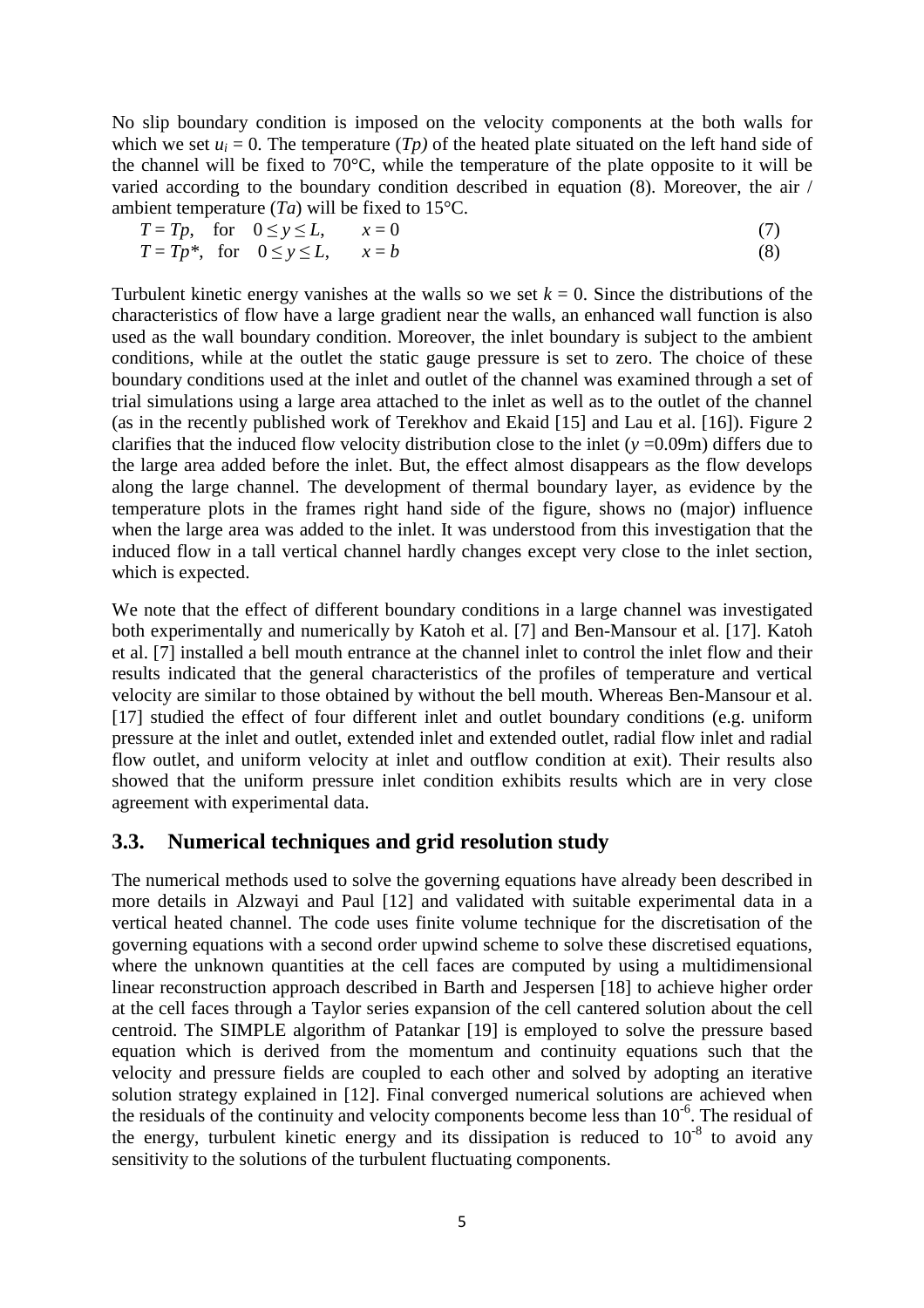An in-depth investigation on the grid resolution has been carried out by using six different grids (22  $\times$  220, 30  $\times$  370, 120  $\times$  370, 200  $\times$  370, 300  $\times$  370 and 200  $\times$  400) with a fine resolution of mesh clustered at the middle of the channel as presented in Figure 3 . The variation found in the simulation results predicted by the last four grids was very small and almost negligible. Therefore, as in the previous studies, e.g. Alzwayi and Paul [12] and Alzwayi and Paul [13], the grid size of  $200 \times 370$  is chosen to avoid any undesirable discrepancies in the numerical results and at the same time to save the computational time to perform all the numerical simulations.

## **4. Results and discussions**

## **4.1. Flow feature: an overview**

In order to determine the influence of the channel width on the development of the boundary layers of flow, variation of the axial profiles of temperature, turbulent kinetic energy and velocity across the channel width are presented in this section. The results are reported at different vertical locations:  $y = 0.5$  m, 1.5 m, inlet and outlet, while the width (*b*) of the channel is varied from 0.04 m to 0.3 m.

In the first case, the plate located at the right hand side of the channel is kept at a temperature  $Tp^* = 40^{\circ}\text{C}$  and the inlet temperature is fixed at 15<sup>o</sup>C. Variation of the heated air temperature, determined by  $dT = (T-Ta)/(Tp-Ta)$  and presented in Figure 4, shows an increase in the temperature due to the air heated up by the heat transfer which convects downstream of the channel. However, the outlet temperature of the channel drops as the width of the channel is increased due to the fact that the thermal boundary layer grows in a wider space available inside the channel. And the temperature difference between the outlet and the inlet becomes very small with an increase in the channel width as shown in Figure 4 (e, f). However, when  $b \ge 0.08$  m, the temperature around the channel centreline (e.g. at  $x =$  $b/2$ ) and at the middle of the channel ( $y = 1.5$  m) becomes equal to the ambient temperature as a result of the more space available for the development of flow.

Distribution of the turbulent kinetic energy is reported in Figure 5. The magnitude of the turbulent kinetic energy at  $b = 0.04$  m is larger compared to that found in the other cases except at the outlet section for  $b = 0.3$  m, which is a result of the strong interaction of the two boundary layers developed in a relatively small space inside the channel. In all the cases, the peak of the turbulent kinetic energy near the right wall of the channel at  $y = 0.5$  m is larger than that occurring at the left wall. The phenomena are explained by the fact that the magnitude of the velocity (shown in Figure  $\overline{6}$ ) adjacent to the right plate drops, which causes a flow deceleration and results in an increase in the turbulent kinetic energy near the right wall. But with an increase in the width of the channel, e. g. when  $b \ge 0.1$  m, the effect of the buoyancy force on the left wall becomes more evident, where the turbulent kinetic energy reaches its peak near the left wall of the channel.

The variation of the velocity across the channel is shown in Figure 6. As can be seen, with an increase in the channel width the mean velocity of air drops across the channel. The velocity profiles at the inlet section are more affected by the high viscous force compared to the buoyancy force near the heated plate, and the velocity profiles at the downstream (0.5 m  $\leq$  $y \le 1.5$  m) become flat in the middle of the channel.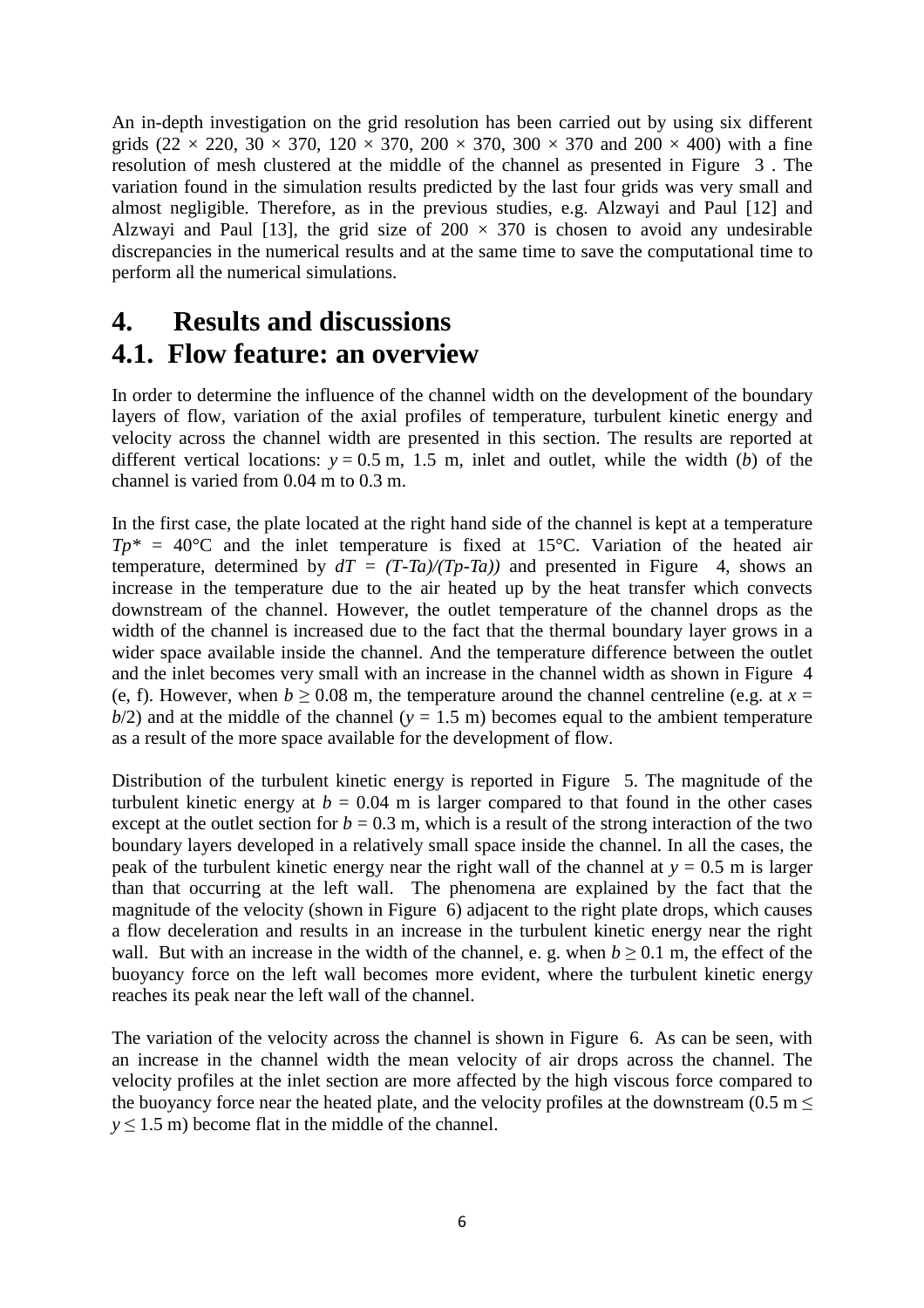Further to note in Figure 6 (a-d) that the peak of the outlet velocity in a small width of the channel, e.g. when 0.04 m  $\leq b \leq 0.1$  m, it is found to be slightly lower than that at the middle of the channel (at  $y = 1.5$  m). This is occurring due to the fact that the flow starts to development in the middle of the channel and the buoyancy force accelerates the fluid inside the channel with an increase in the thickness of the two boundary layers in a small space, which leads to decrease the velocity at the outlet section.

## **4.2. Effects of the boundary conditions**

In the previous section typical results of the flow velocity and temperature have been presented and discussed, where the effect of the channel width has been investigated for a particularly chosen plate temperature,  $Tp^* = 40^{\circ}$ C. This temperature will now be changed to 70°C and the results will be compared with those obtained by  $Tp^* = 40$ °C as well as by the adiabatic case studied in Alzwayi and Paul [12]. As already seen in Figure 7, the velocity profile has been mostly affected by the buoyancy force, with a peak appeared near each of the heated plates.

In this section we will focus on the examination of the velocity peak particularly at  $y = 1.5$  m and 3 m. Only the velocity peak near the left heated wall is used, as in the adiabatic case we obtained a single velocity peak (e.g. see Alzwayi and Paul [12]). We also note that the value of the two velocity peaks on the two channel sides in the isothermal case of  $Tp^* = 70^{\circ}\text{C}$  is equal.

Figure 7 shows the value of the peak velocity profiles and its location obtained by the three different boundary conditions:  $Tp^* = 40^{\circ}\text{C}$ ,  $Tp^* = 70^{\circ}\text{C}$  and adiabatic. Figure 7 (a) generally shows a larger variation in the peak velocity at  $y = 1.5$  m than that at the outlet section due to the flow developing in the middle of the channel. In the channel outlet, Figure 7 (b) shows that the variation only appears for the small channel width when  $b \le 0.1$  m. In addition, the velocity peaks for the two isothermal cases are same because the flow becomes fully developed at the outlet section, but they are still larger than those for the adiabatic case in the range of channel width  $b > 0.15$  m due to the buoyancy force which is higher in the isothermal cases than that in the adiabatic case.

The location of the velocity peak is also presented in Figure 7 (c, d). It is clearly seen that the peak velocity of the flow appears to move towards the heated plate when the channel width is increased. In addition, the peak velocity in the adiabatic case becomes very close to the heated wall compared to that in the isothermal cases. However, the velocity peaks at  $y = 3.0$ , Figure 7 (d), moves nearer the heated plate compared to  $y = 1.5$  m in Figure 7 (c) since the flow is fully developed at the outlet of the channel.

The air velocity and temperature at the outlet are now summarised in Figure 8. In order to make a direct comparison of these with those obtained by the adiabatic case, a percentage of increment is calculated by using  $dv_{inc} = (v_{out} \,_{iso} - v_{out} \,_{adi})/(v_{out} \,_{adi})*100$  for the velocity magnitude. The same approach is used for the determination of temperature increment. As can now be seen in Figure 8 (a) that the outlet velocity grows with the channel width for the isothermal cases as a result of an increase in the buoyancy force in the convection flow. But, after reaching a peak at around  $b = 0.3$  m, the velocity drops for the large width of the channel. The air velocity has an impact on the flow temperature and the results plotted in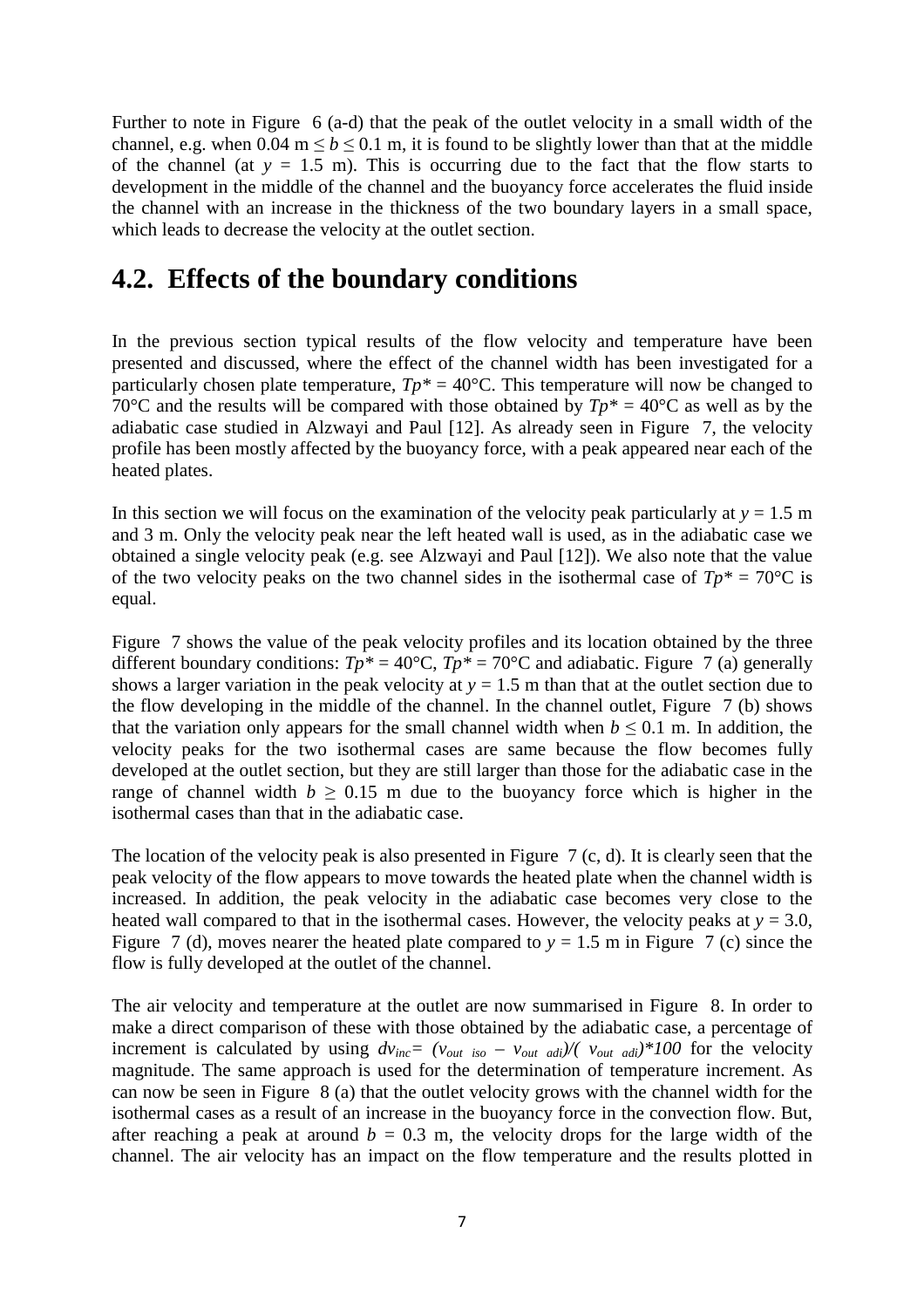Figure 8 (b) show an opposite effect, i.e. the added heated temperature drops with the channel width to a minimum followed by an increase for the large width.

# **4.3. Boundary layer growth: isothermal vs. adiabatic cases**

Effect of the width of the channel on the growth of the boundary layers along the flow is summarised here with the distributions of the maximum velocity, turbulent kinetic energy and turbulent intensity determined by using  $f_{\text{max}}(y) = \frac{Max}{x \text{ min} \le x \le x \text{ max}} f(x, y)$ , where *f* is a generic variable, and plotted in Figure 9. Comparison is made between the results of the adiabatic and isothermal cases, and the temperature of the plate on the right hand side of the channel for the isothermal case is kept at  $Tp^* = 40^{\circ}C$ .

The results presented in Figure 9 indicate that the velocity magnitude in the isothermal case is generally higher than that of the adiabatic case due to the increase in the buoyancy force mentioned earlier. And, particularly, in the isothermal cases for  $b = 0.04$  m to 0.10 m, the velocity distribution approximately becomes constant as shown in Figure 9 (a) when  $y \le 1.5$ m. While, in the adiabatic cases the distribution of the velocity show a magnitude drop from the peak towards the downward. However, for the rest of channel width e.g.  $b = 0.15$  m to 0.45 m, as in Figure 9 (b), both the cases show a similar behaviour with a shift in the velocity profile towards the downstream for the isothermal cases. In both the cases the maximum velocity at the outlet section has an approximately same magnitude which is  $\approx 0.8$  m/s.

Figure 9 (c-d) presents the maximum turbulent kinetic energy inside the channel. For a small width of the channel, e.g. when  $b = 0.04$  m and 0.06 m, the kinetic energy in the isothermal case is larger than that of the adiabatic case, which is expected as in the isothermal case there is a strong interaction occurring between the two boundary layers within a relatively small distance. However for  $b > 0.10$  m, the distribution of the kinetic energy in the adiabatic case is larger than that of the isothermal case due to the fact that a single boundary layer which grows in the adiabatic case gets enough space in the channel to develop fully, whereas in the isothermal case an interaction between the two boundary layers occurs.

The distribution of the turbulent intensity presented in Figure 9 (e, f) has a similar profile as the turbulent kinetic energy. When  $b \ge 0.1$  m, the turbulent intensity in the isothermal case is smaller than that of the adiabatic case. The turbulent intensity also increases sharply towards the downstream, especially at the outlet of the channel, due to the turbulent nature of the flow occurring at the downstream regime.

Contours of the turbulent kinetic energy, turbulent intensity and velocity inside the channel are shown in Figure 10 (A), (B) and (C) respectively for the different channel width: 0.05 m, 0.1 m, 0.15 m, 0.2 m, 0.3 m and 0.45 m. To make a direct comparison between the adiabatic and isothermal cases the contours are plotted pairwise in frames (a, c, e, g, i, k) for the adiabatic cases and in (b, d, f, h, j, l) for the isothermal cases. In general, the contour plots show that the maximum turbulent kinetic energy and its turbulent intensity in the isothermal cases dropped by 41% and 20% respectively compared to the adiabatic cases. This is related to the interaction occurring between the two boundary layers in the isothermal case, clearly seen in frames (h, j and l) when  $b \ge 0.2$  m. While in the adiabatic case only one boundary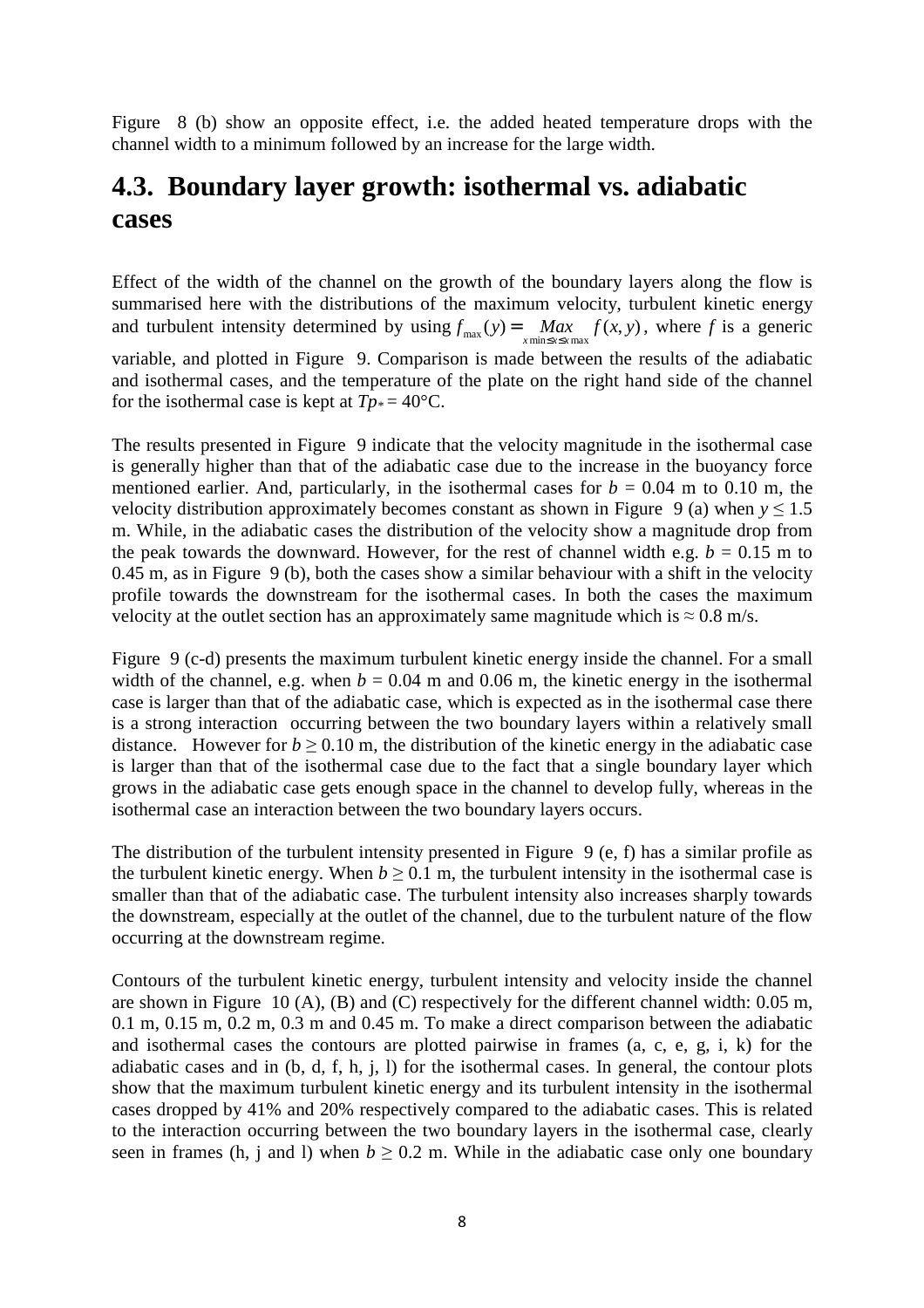layer grows on the left hand side with an ample space to fully develop as seen in frames (i) and  $(k)$ .

## **4.4. Flow transition**

As seen in Figure 10 (A), (B) and (C) the boundary layer in the isothermal cases grows on the both sides of the channel and a separation / transition occurs from the laminar to turbulent stage towards the channel downstream. In this section the transition behaviour will be examined by taking into account of the distribution of the maximum velocity on the left ( $0 \le$  $x \leq b/2$ ) and right  $(b/2 \leq x \leq b)$  hand sides of the channel.

Figure 11 (a) and (b) initially show the maximum velocity field obtained in the left and right side domains, where the temperature of the heated plates is kept as 70°C and 40°C respectively. The maximum velocity on both sides of the channel is same at the upstream near the inlet where the effect of the buoyancy force on the velocity field is expected to be similar.

As the distribution of the peak velocity is considered to be a starting point of the flow transition, Figure 11 (a) shows that the transition point of the flow developing on the left hand side of the wall for the cases when  $b \le 0.10$  m appears to be within the range  $1.0 \le L_c \le$ 1.8 m. However, the distribution of the velocity on the right hand side has a different behaviour, which shows a continued drop in magnitude after a slight increase near the inlet when  $b \leq 0.1$  m due to the strong interaction occurred between the two boundary layers, already explained in Figure 10 (b-d). These results are however unable to determine the transition point on the right hand side and it is still more affected by the left hand side of the channel wall.

However, Figure 11 (b) shows that the velocity in the right wall increases to a peak at the transition point when  $b \ge 0.15$  m because there is now enough space available for the development of flow. However, the location of the flow transition point on the right side is higher than that on the left side. Moreover, the thickness of the boundary layer on the right hand side is small and the flow becomes more stable which causes a delay in the transition process.

Finally, the transition of the flow boundary layers on the left and right hand sides of the channel are summarised in Figure 12 in terms of their critical distance obtained from the velocity results shown in Figure 11. Comparison of the two isothermal and the adiabatic cases is also given.

As can be noticed in Figure 11 (a) that it is very difficult to estimate the transition point on the right hand side of the channel with a small width e.g. when  $b \le 0.08$  m due to the strong interaction occurred between the two boundary layers (Figure 10 (b)). However, with an increase in the channel width, e.g. when  $b \ge 0.1$  m, the transition on the right side wall appears late compared to that in the left hand side; this is expected as the temperature in the right side is lower than that of the left side. Also, when  $Tp^* = 70^{\circ}$ C both the sides of the channel are kept at under the same isothermal condition, and that is why only the results obtained from the right side of the channel are reported in the comparison. Further, with an increase in the channel temperature, the flow inside the channel becomes unstable early as the critical distance drops and therefore an early transition occurs. Particularly, for a relatively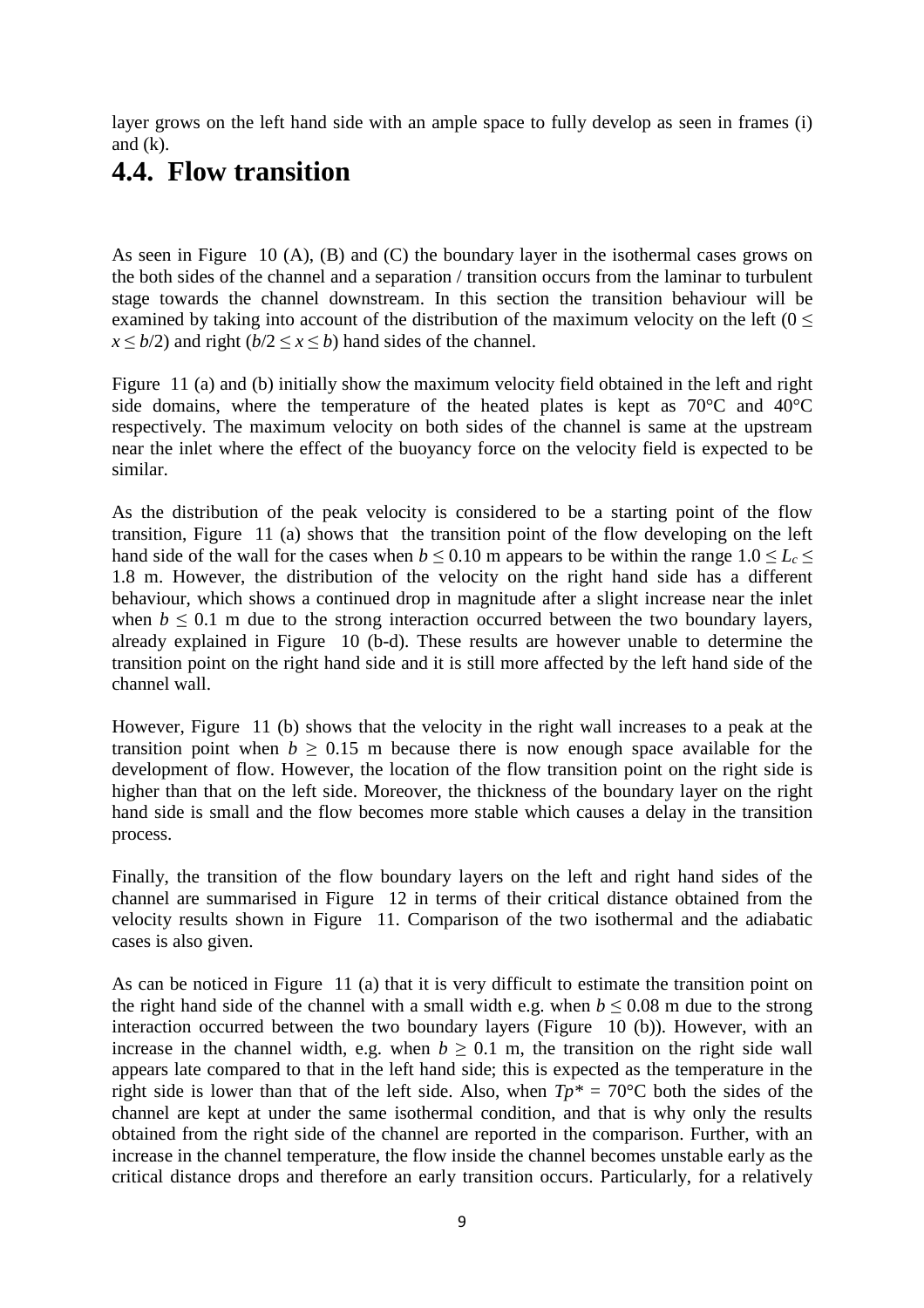small channel width, e.g. when  $b = 0.04$  m, the transition of the flow appears to be very quick.

# **5. Conclusion**

Effects of the wall temperature of the parallel-plate channel and its width on the developing free-convection flow have been investigated numerically under the various operating and geometrical conditions. Two vertical plates of the channel are kept under the isothermal conditions, and the distance separating the two parallel plates is systematically reduced from 0. 45 m to 0.04 m to examine the flow separation, and consequently, their process of transition.

The results indicated that with an increase in the channel width, the location of the velocity peaks moved very close to the heated plate. This was particularly noticeable for the cases with relatively a small channel width.

At the transition stage, however, the results show that the flow transition in the adiabatic case takes early compared to that in the isothermal cases due to the single boundary layer which developed along the heated plate. On the other hand, a late transition occurs when the two heated plates are kept under the isothermal condition. Moreover, with an increase in the average channel temperature in the isothermal cases, the boundary layer on each side of the channel grows early and the flow becomes unstable due to the consequences of the shorter laminar region and the turbulent flow which develops early.

## **Acknowledgements**

The authors thank the anonymous reviewers for their valuable comments and constructive suggestions on the earlier version of this paper, which have helped them to improve the manuscript. We also thank Dr D. A. S. Rees at the University of Bath for helpful discussion with him on the various aspects of the numerical results.

## **References**

[1] W. Elenbaas, *Heat dissipation of parallel plates by free convection*, Laboratoria, N. V. Philips, (1942) 1-28.

[2] J.R. Bodia, J.F. Osterle, The development of free convection between heated vertical plates*. Journal of Heat Transfer*, 84 (1962) 40-44.

[3] O. Miyatake, T. Fujii, Free convective heat transfer between vertical plates-One plate isothermally heated and the other thermally insulated*, Heat Transfer-Japanese Research*, 1 (1972) 30-38.

[4] W. Aung, L.S. Feletcher, V. Sernas, Developing laminar free convection between vertical flat plates with asymmetric heating*. International Journal of Heat and Mass Transfer*, 15 (1972) 2293-2308.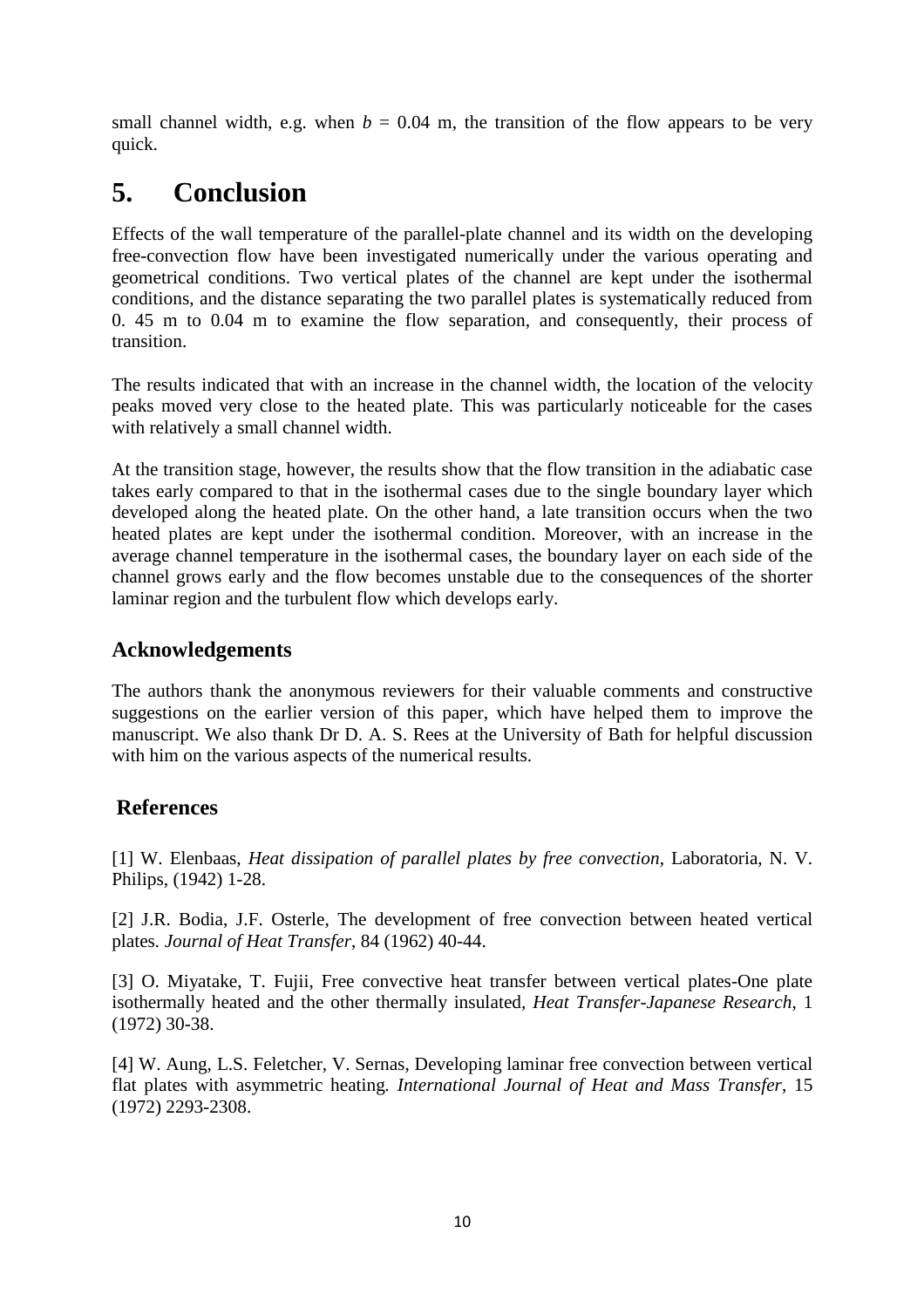[5] P.H. Oosthuzien, A numerical study of laminar free convection flow through a vertical open heated plane duct*. Fundamentals on Natural Convection - Electronic Equipment Cooling,* 32 (1984) 41-48.

[6] M. Miyamoto, Y. Kato, J. Kurima, Turbulent free convection heat transfer from vertical parallel plates in air, NII - Electronic Library service, the Japan Society of Mechanical Enginners, 34 (1983) 1-7.

[7] Y. Katoh, M.Miyamoto, J. Kurima, S. Kaneyasu, Turbulent free convection heat transfer from vertical parallel plates, *JSME International Journal*, 34 (1991) 496-501.

[8] S. A. M. Said, A. Habeb, H. M. Badr, S. Anwar, Numerical investigation of natural convection inside an inclined parallel walled channel, *International Journal for Numerical Methods in Fluids*, 49 (2005) 569-582.

[9] H. M. Badr, M. A. Habib, S. Anwar, Turbulent natural convection in vertical parallelplate channels, *Heat and Mass Transfer*, 43 (2006) 73-84.

[10] S.A.M. Burek, A. Habeb, Air flow and thermal efficiency characteristics in solar chimneys and Trombe Walls*, Energy and Building*, 39 (2007) 128-135.

[11] F. Taofeek, T. F. Ayinde, S. A. M. Said, M. A. Habib, Turbulent natural convection flow in a vertical channel with anti-symmetric heating*. Heat and Mass Transfer*, 44 (2008) 1207-1216.

[12] A. S. Alzwayi, M. C. Paul, Effect of width and temperature of a vertical parallel plate channel on the transition of the developing thermal boundary layer, *International Journal of Heat and Mass Transfer*, 63 (2013) 20- 30.

[13] A. S. Alzwayi, M. C. Paul, Transition of free convection flow inside an inclined parallel walled channel: effects of inclination angle and width of the channel, *International Journal of Heat and Mass Transfer*, 68 (2014) 194-202.

[14] T, H. Shih, W. W. Liou, A. Shabbir, Z.Yang, J. Zhu, A new *k*-*ε* eddy viscosity model for high Reynolds number turbulent flows, *Computers and Fluids*, 24 (1995) 227-238.

[15] V.I. Terekhov and A.L. Ekaid, Turbulent free convection between vertical isothermal plates with asymmetrical heating, *Thermophysics and Aeromechanics*, 2013, Vol. 20, No. 2, 151-162.

[16] Lau et al., Numerical and experimental investigation of unsteady natural convection in a vertical open-ended channel, *Computational Thermal Sciences*, Volume 4, 2012 Issue 5, 443- 456.

[17] Ben-Mansour et al., Comparison of different turbulent models and flow boundary conditions in predicting turbulent natural convection in a vertical channel with isoflux plates, *The Arabian Journal for Science and Engineering*, 2006, Vol. 32, pp. 191-218.

 [18] T.J. Barth, D. Jespesen, The design and application of upwind schemes on unstructured meshes, Technical report AIAA-89-0366, Aerospace sciences meeting , Reno, Nevada, 1989. [19] S.V. Patankar, Numerical Heat Transfer and Fluid Flow. Hemisphere Publishing Corporation, New York, 1980.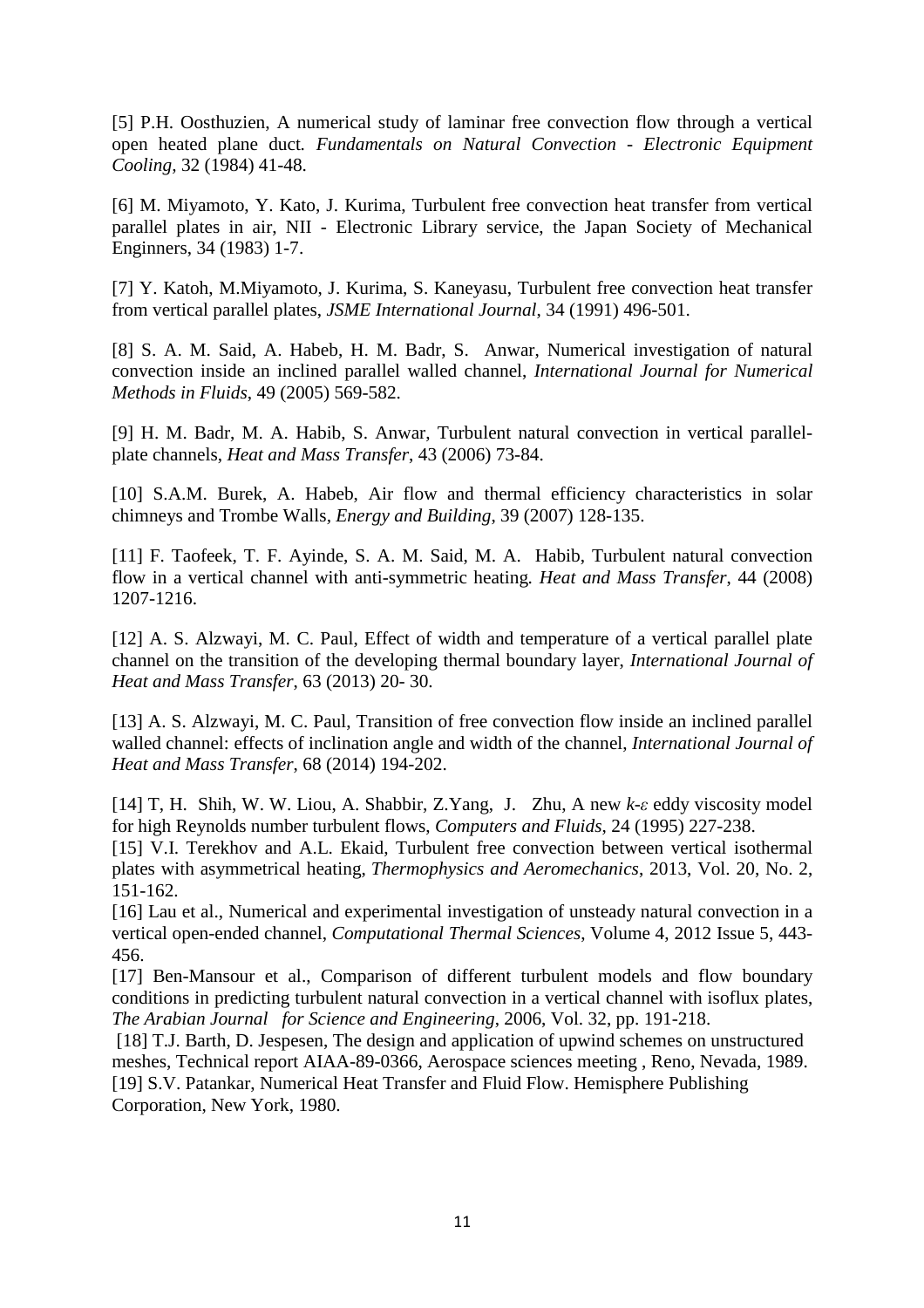

Figure 1 Schematic of a vertical parallel plate channel.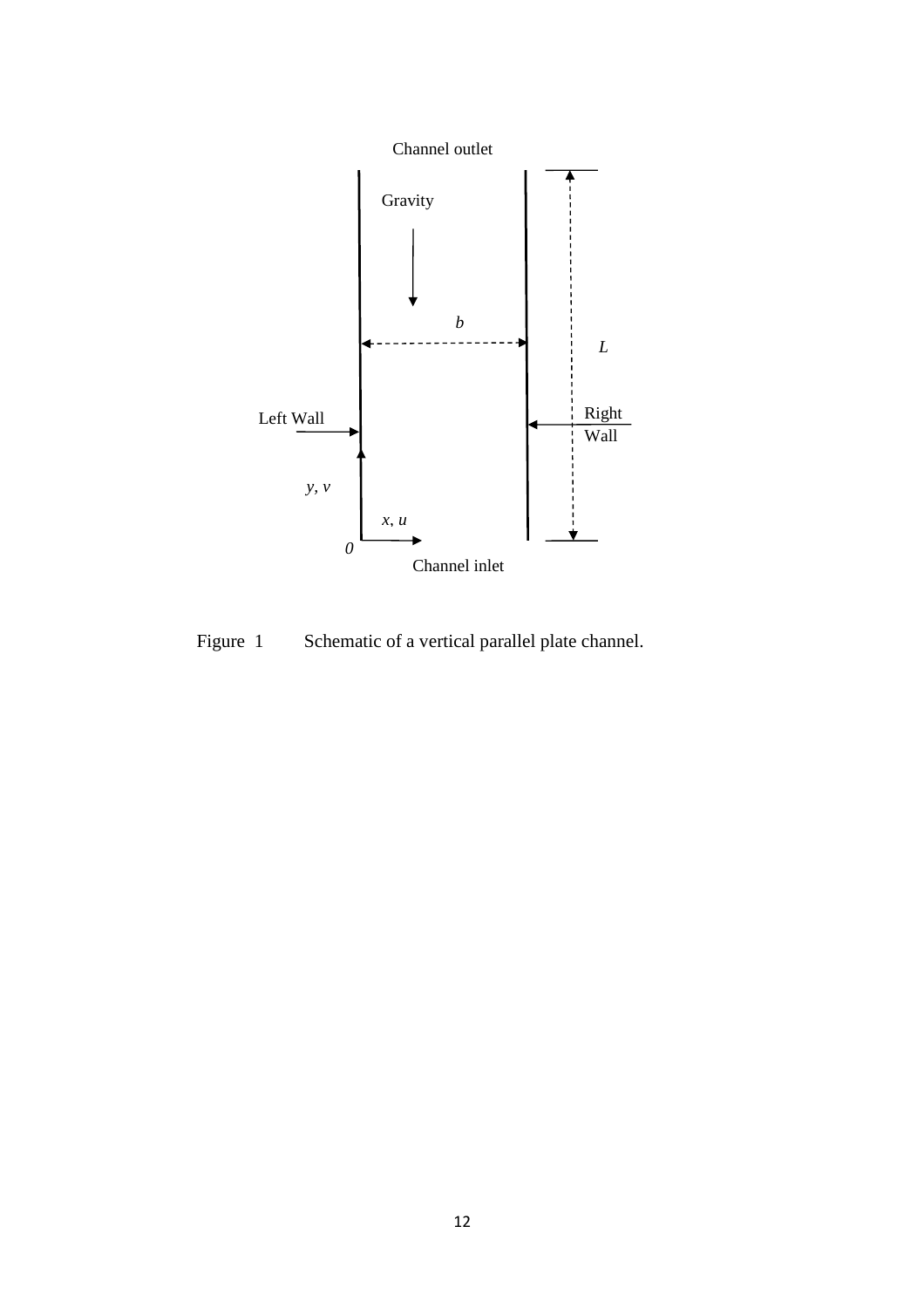

Figure **2**: Induced velocity (left) and temperature (right) distributions across the channel plotted at various location of *y*.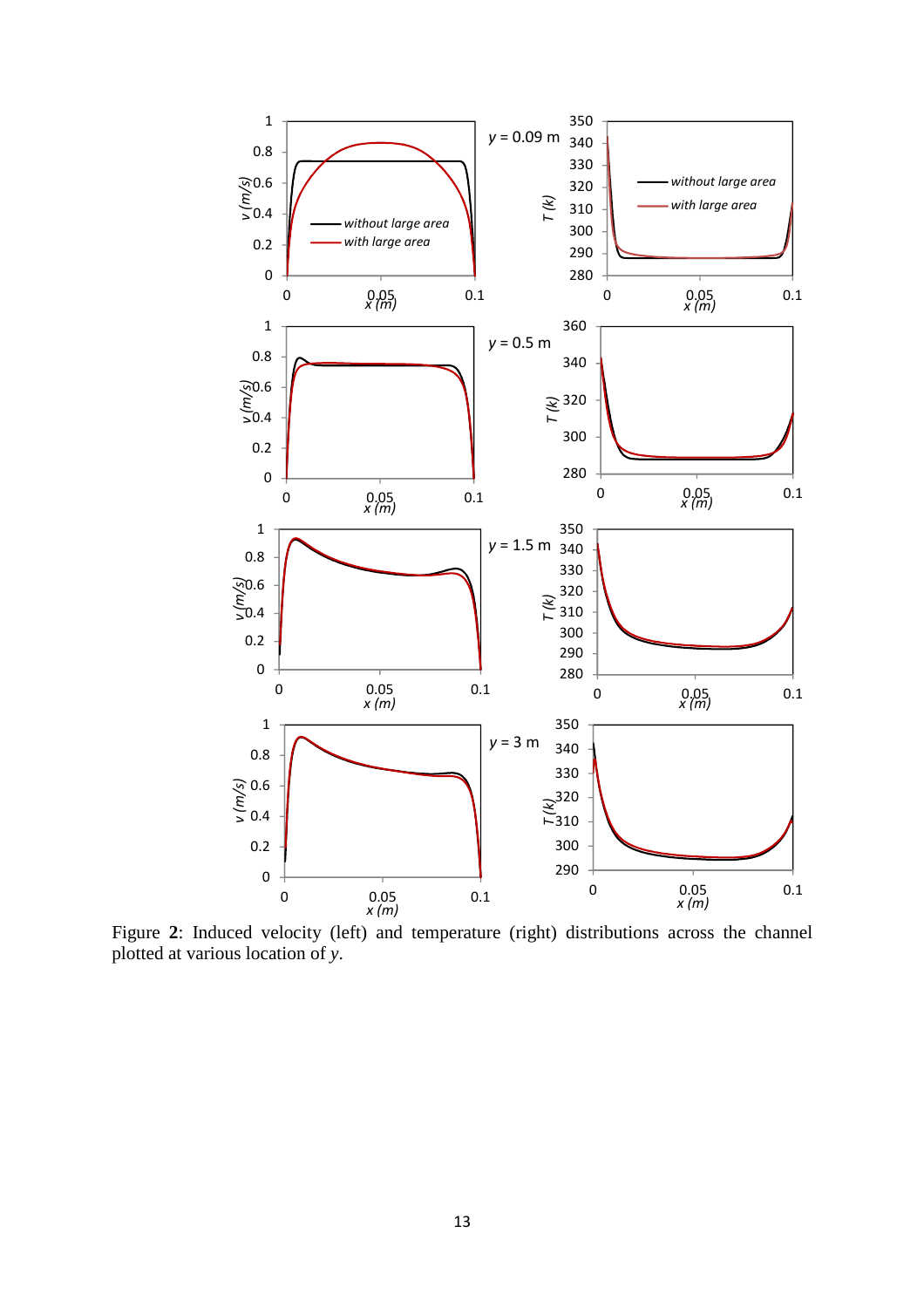

Figure 3 Mesh dependence test showing on the results of velocity, temperature and turbulent kinetic energy.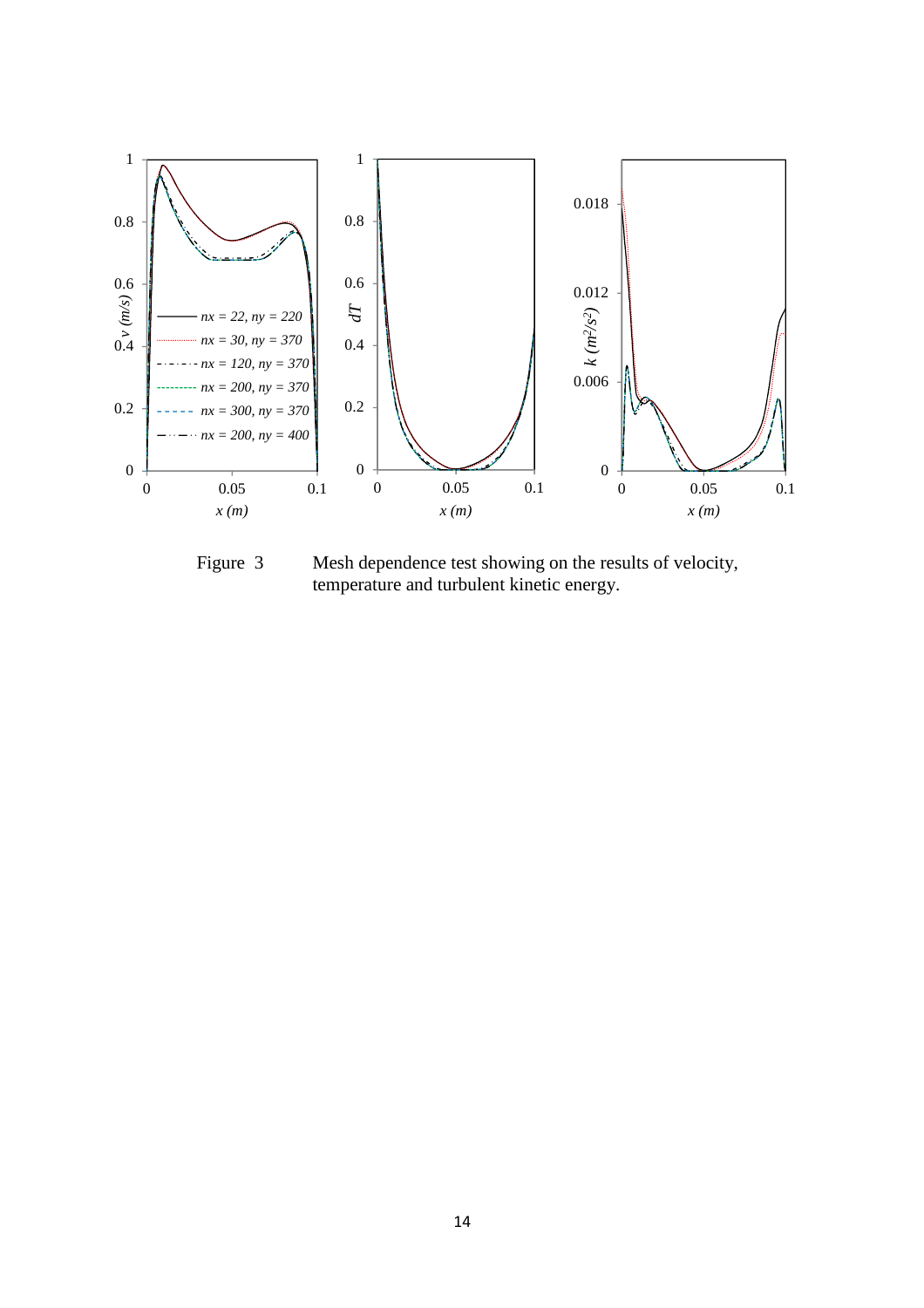

Figure 4 Effects of the channel width on the temperature at  $Tp^* = 40^{\circ}C$ .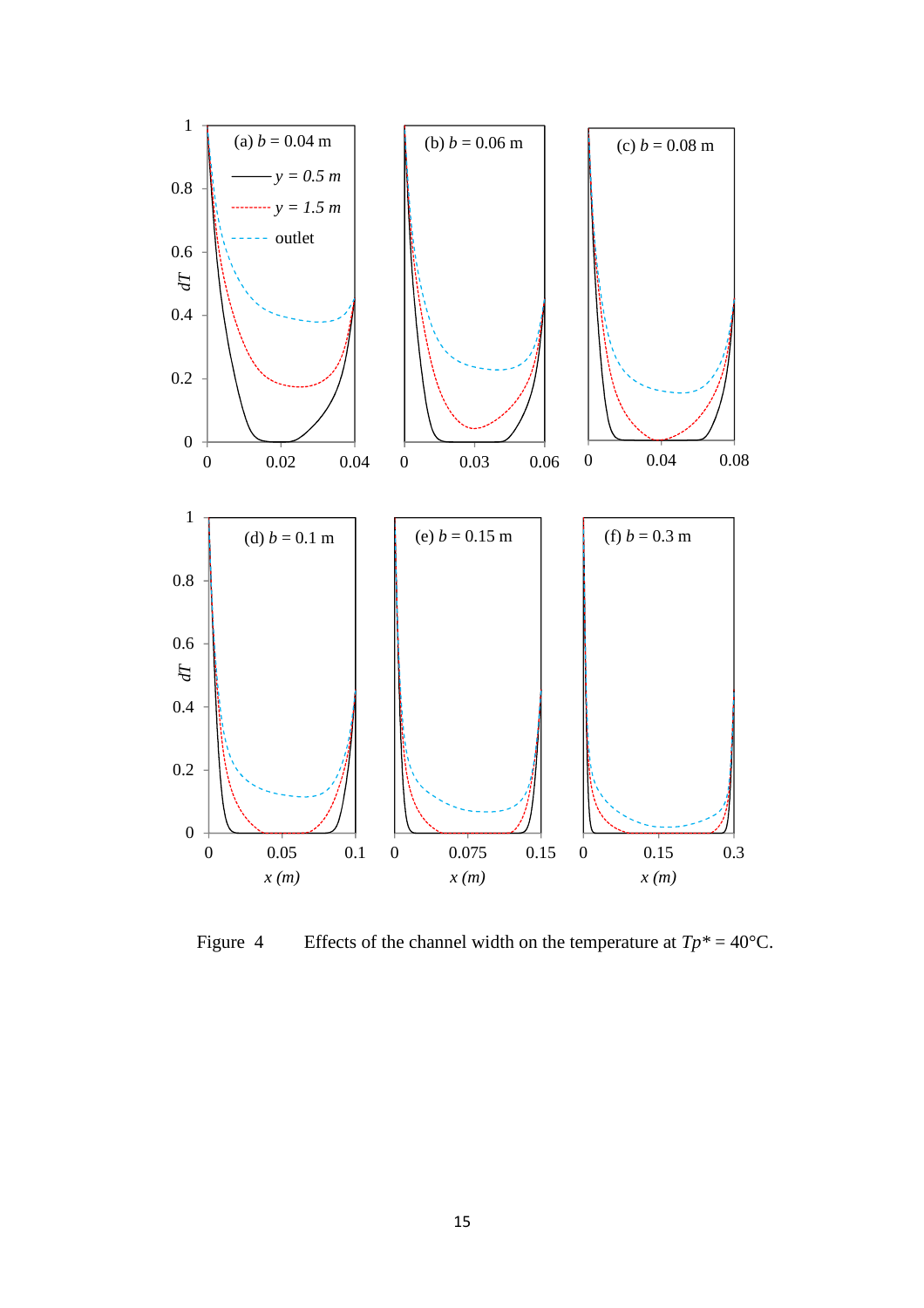

Figure 5 Effects of the channel width on the turbulent kinetic energy at  $Tp^* = 40^{\circ}C$ .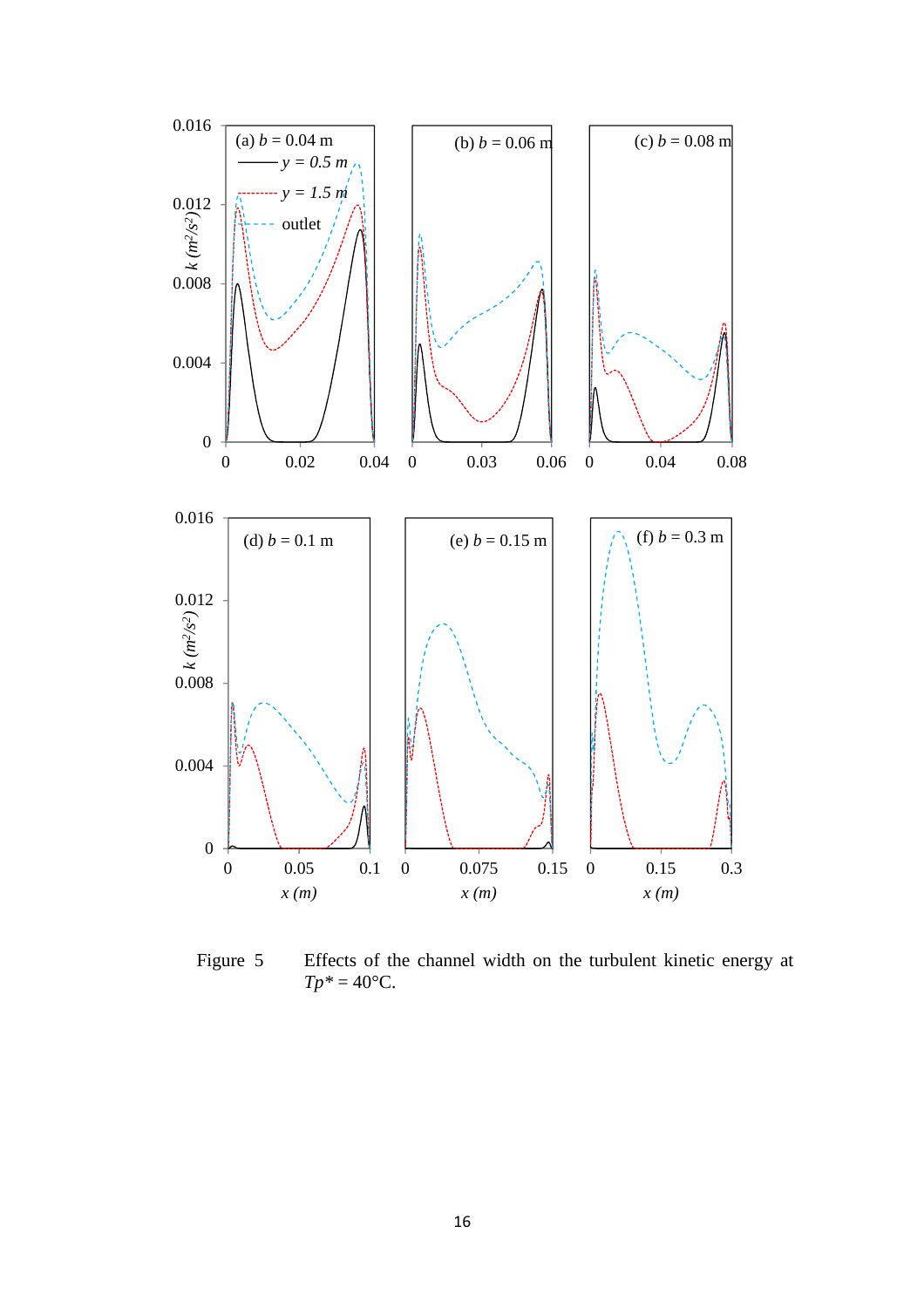

Figure 6 Effects of the channel width on the velocity of air at  $Tp^* = 40^{\circ}C$ .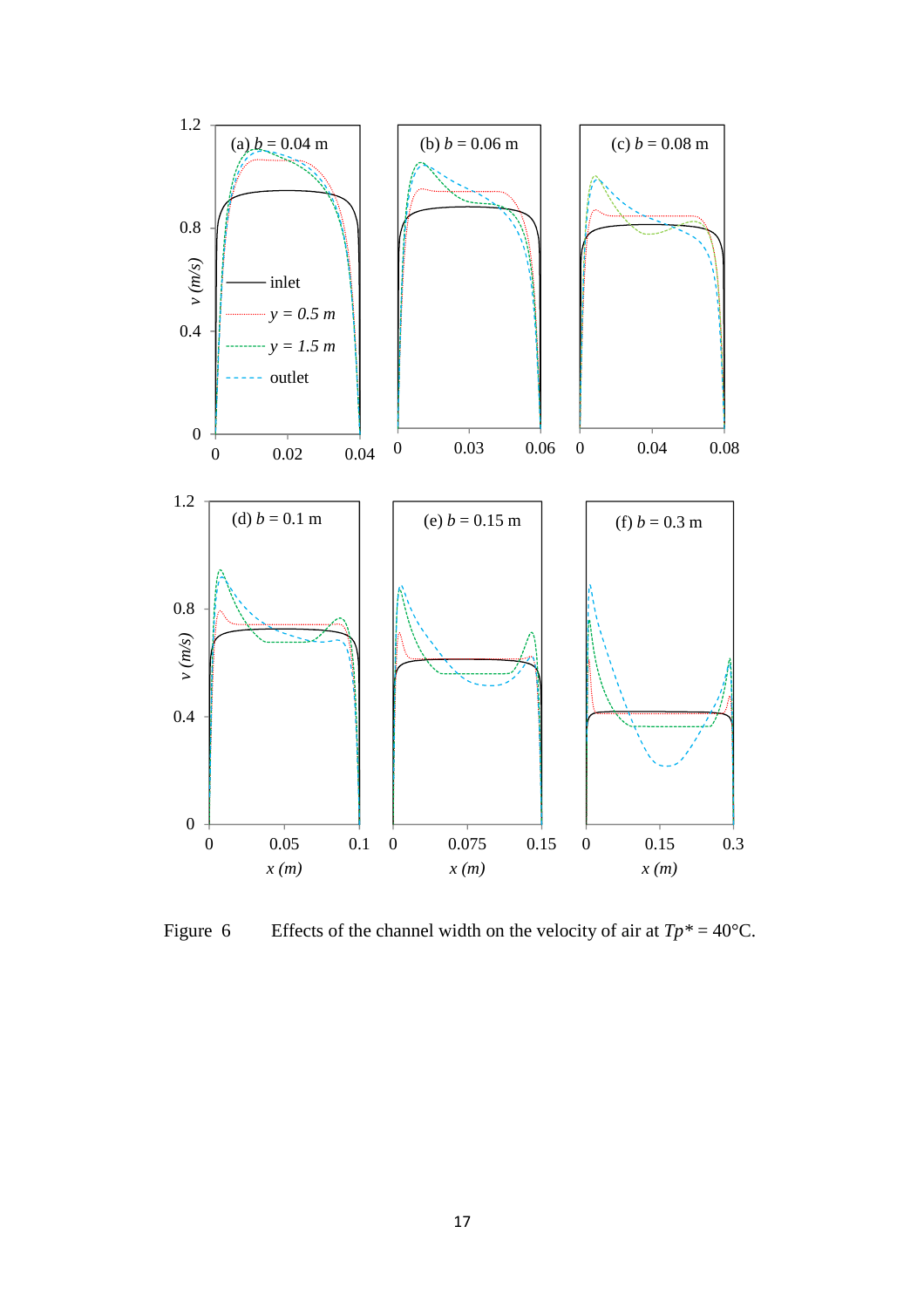

Figure 7 Peak velocity (a, b) and its location (c, d).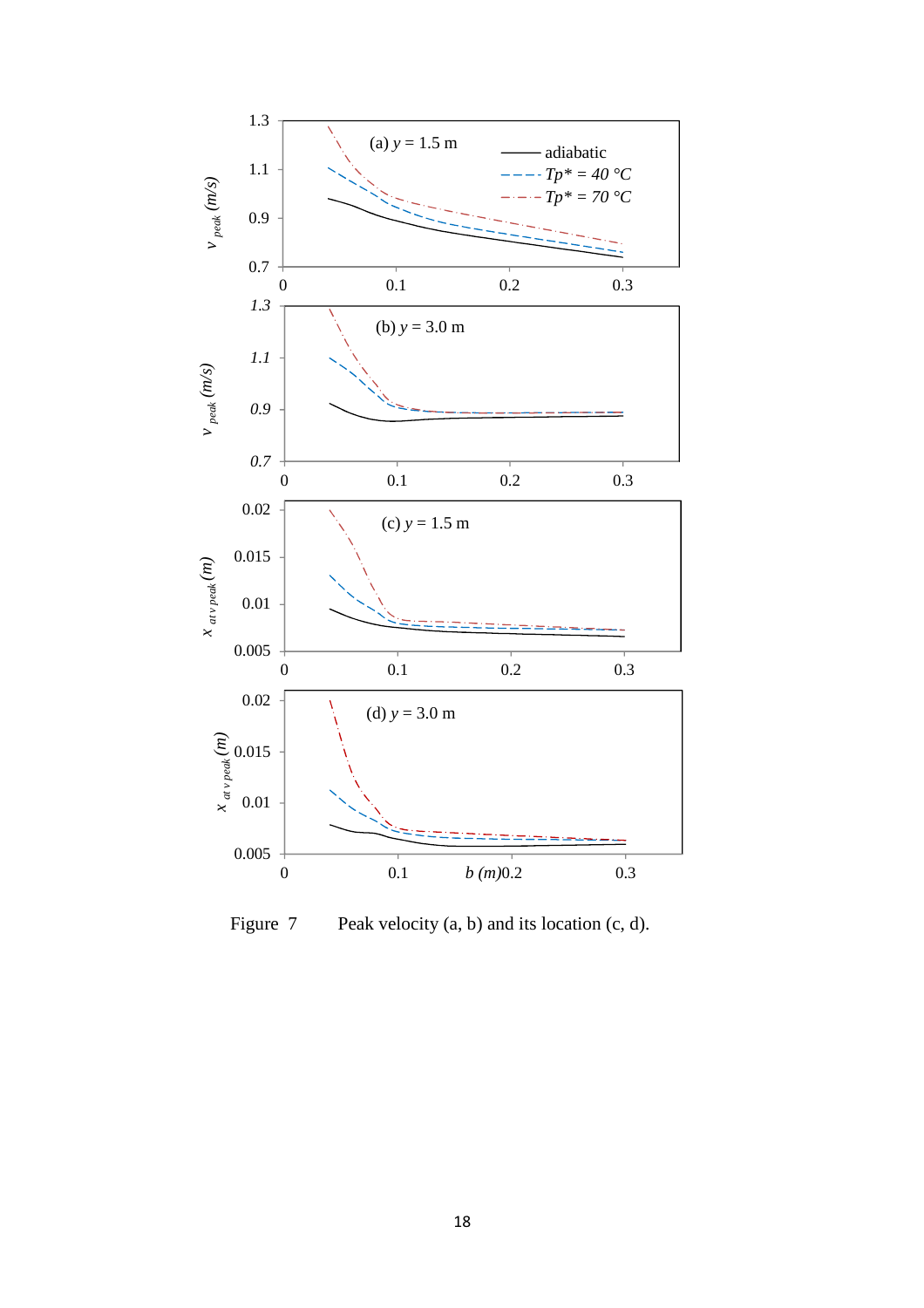

Figure 8 Increment of velocity (a) and temperature (b) at the outlet.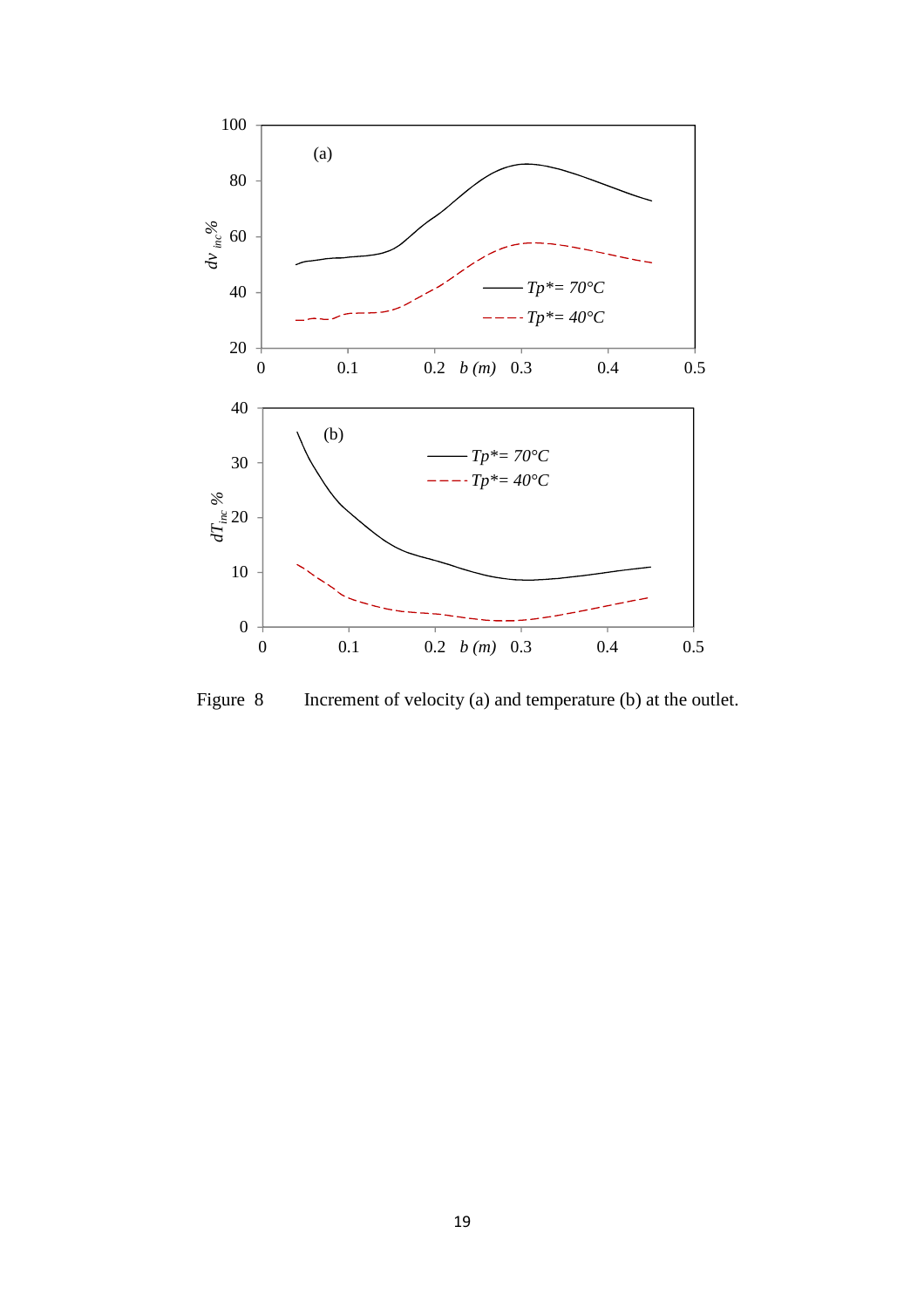

Figure 9 Comparison of the maximum velocity (a, b), kinetic energy (c, d) and turbulent intensity (e, f) between the isothermal (iso) and adiabatic (adi) cases.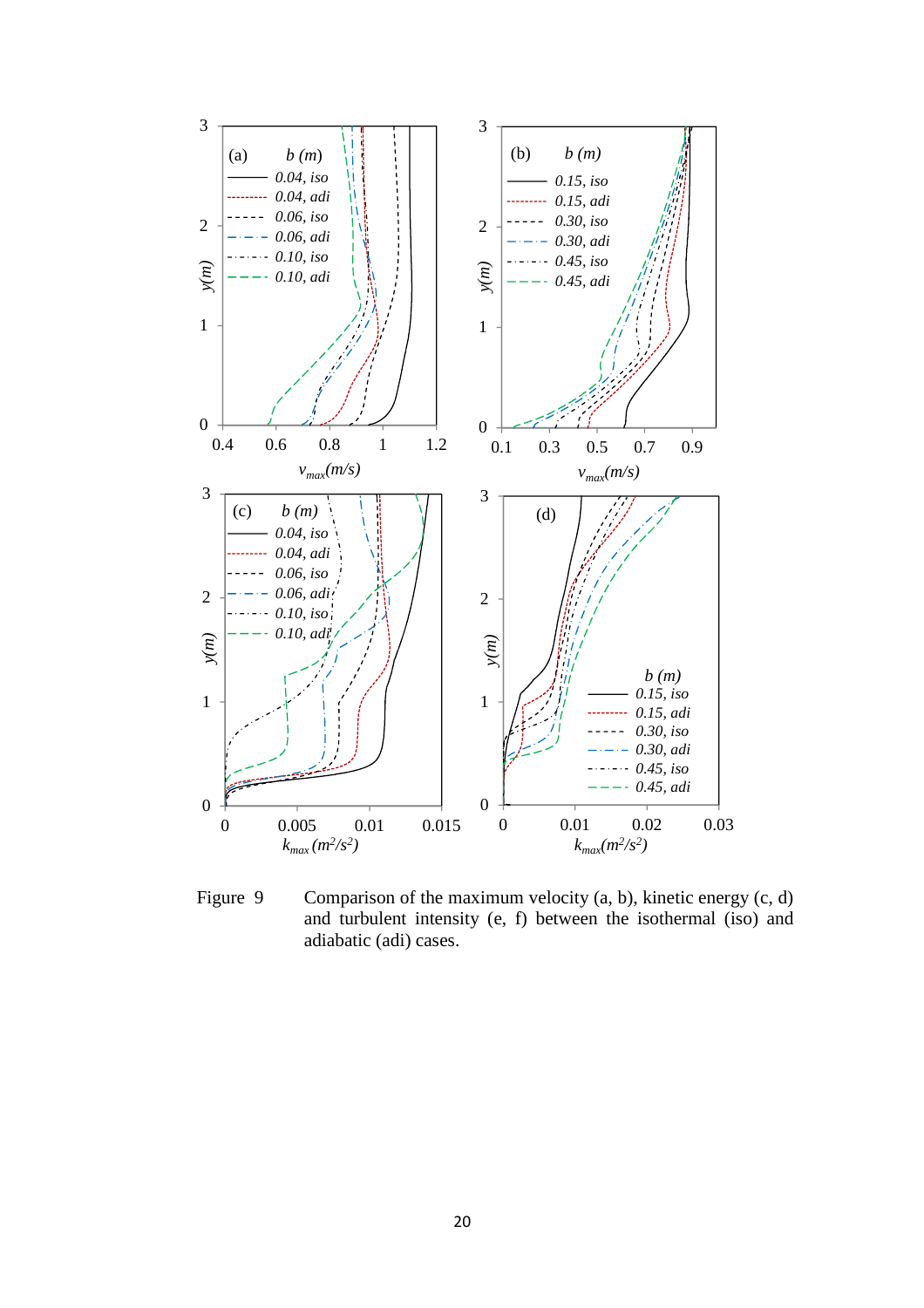

Figure 9 Caption continued.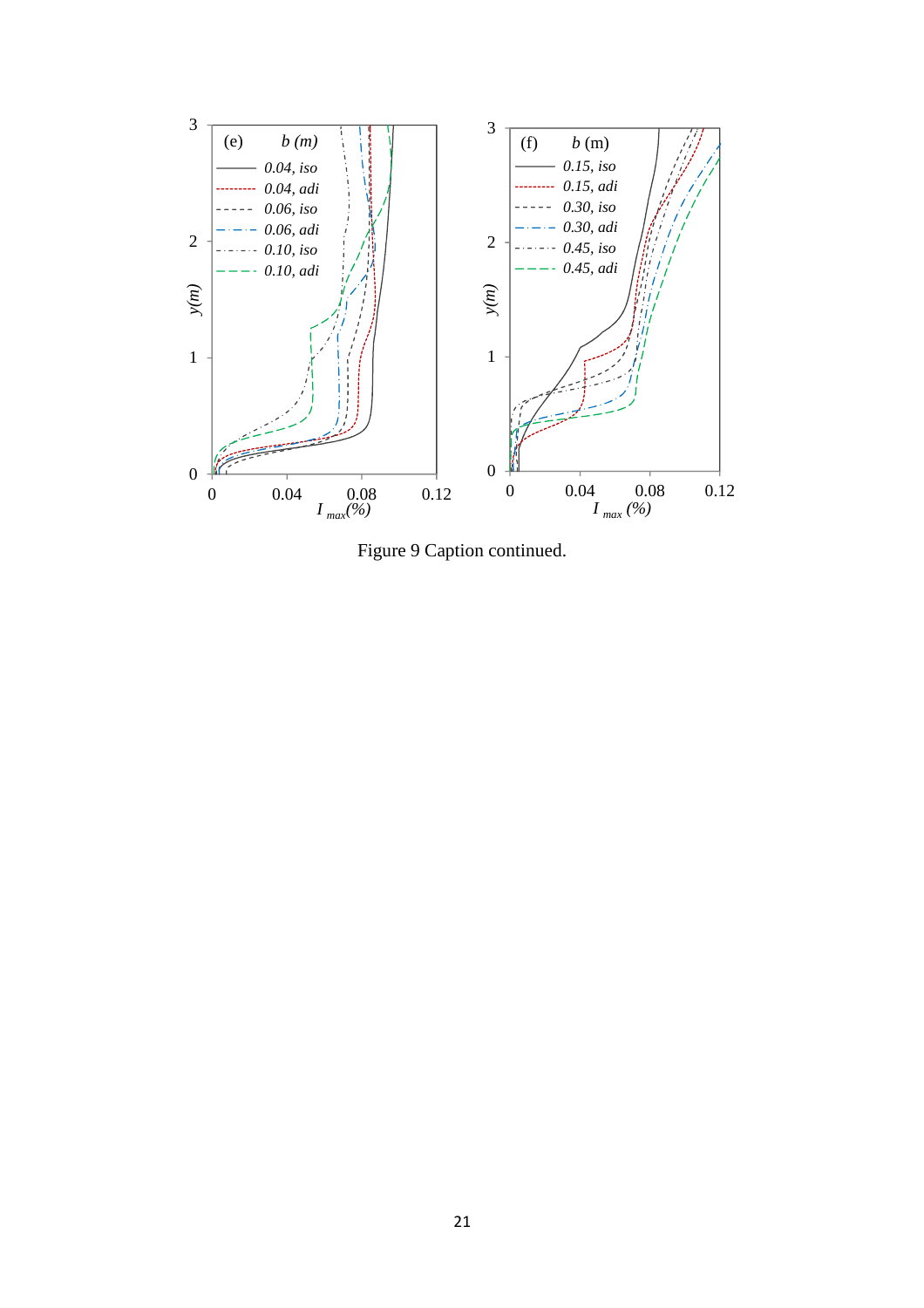

Figure 10 Contours of the turbulent kinetic energy (A), turbulent intensity (B) and velocity (C) at various channel width. Note the adiabatic results are in frames (a, c, e, g, i, k) while the isothermal are in (b, d, f, h, j, l).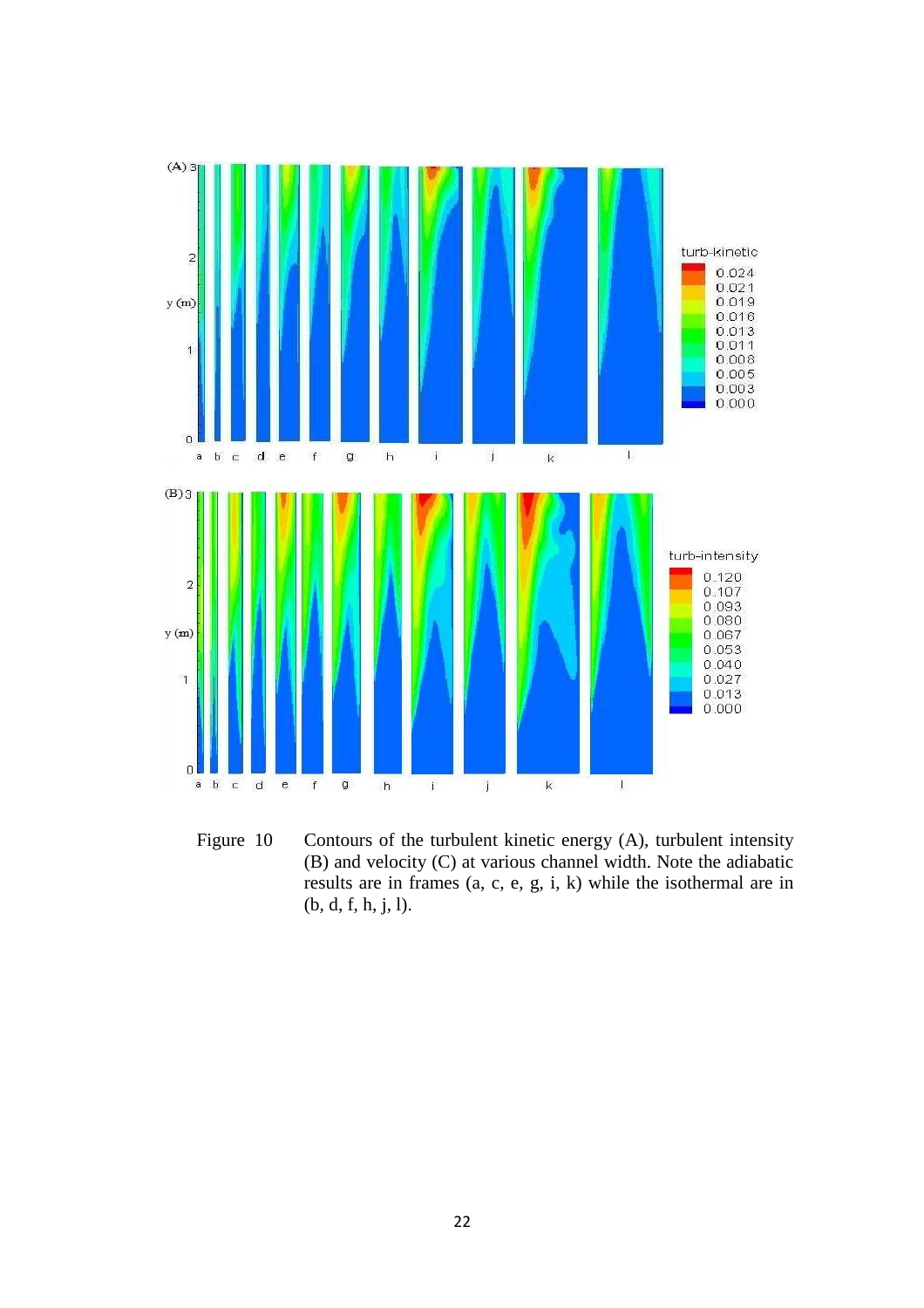

Figure 10 Caption continued.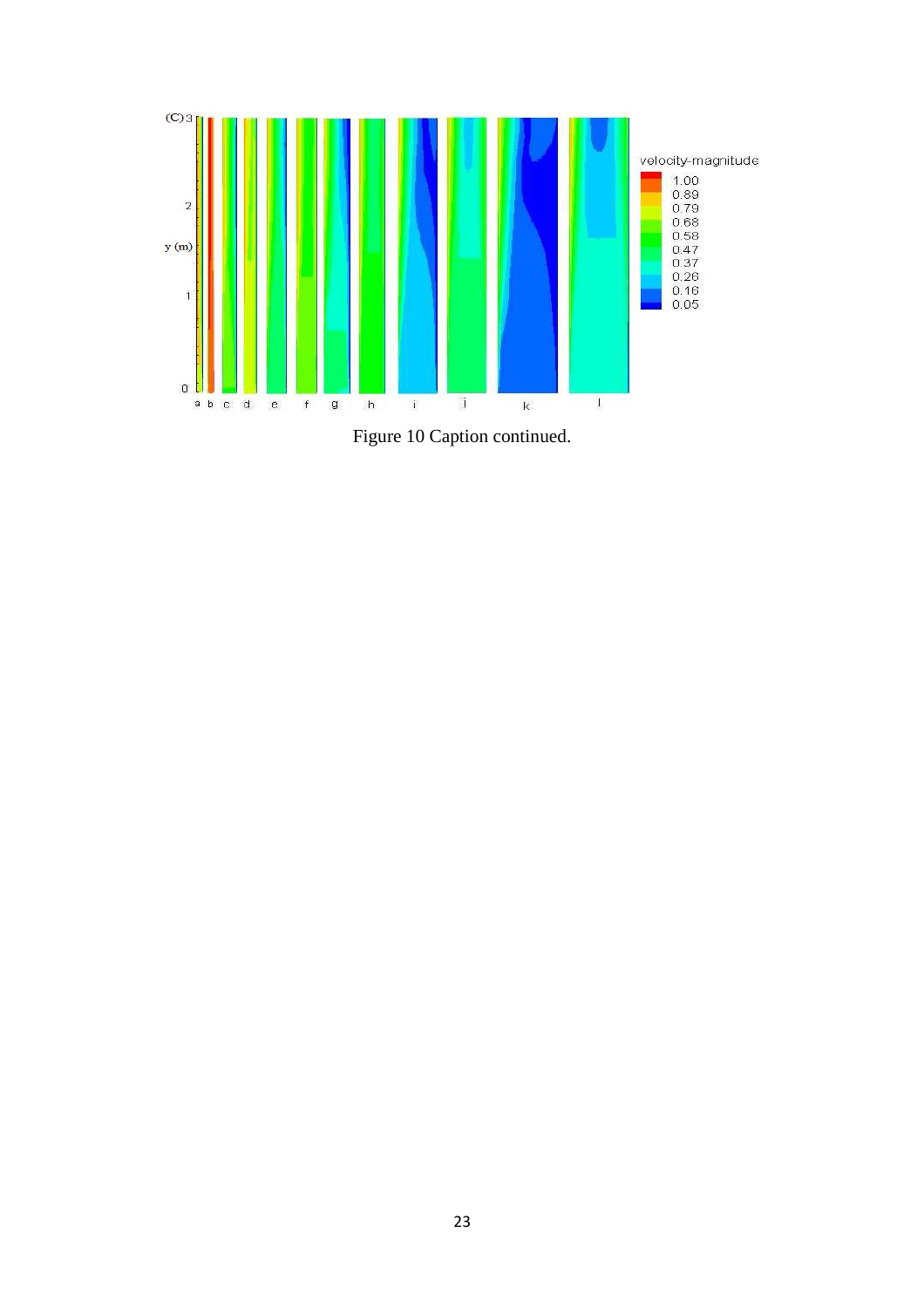

Figure 11 Comparison of the velocity predicted on the left and right sides of the channel at *Tp\* =* 40°C.